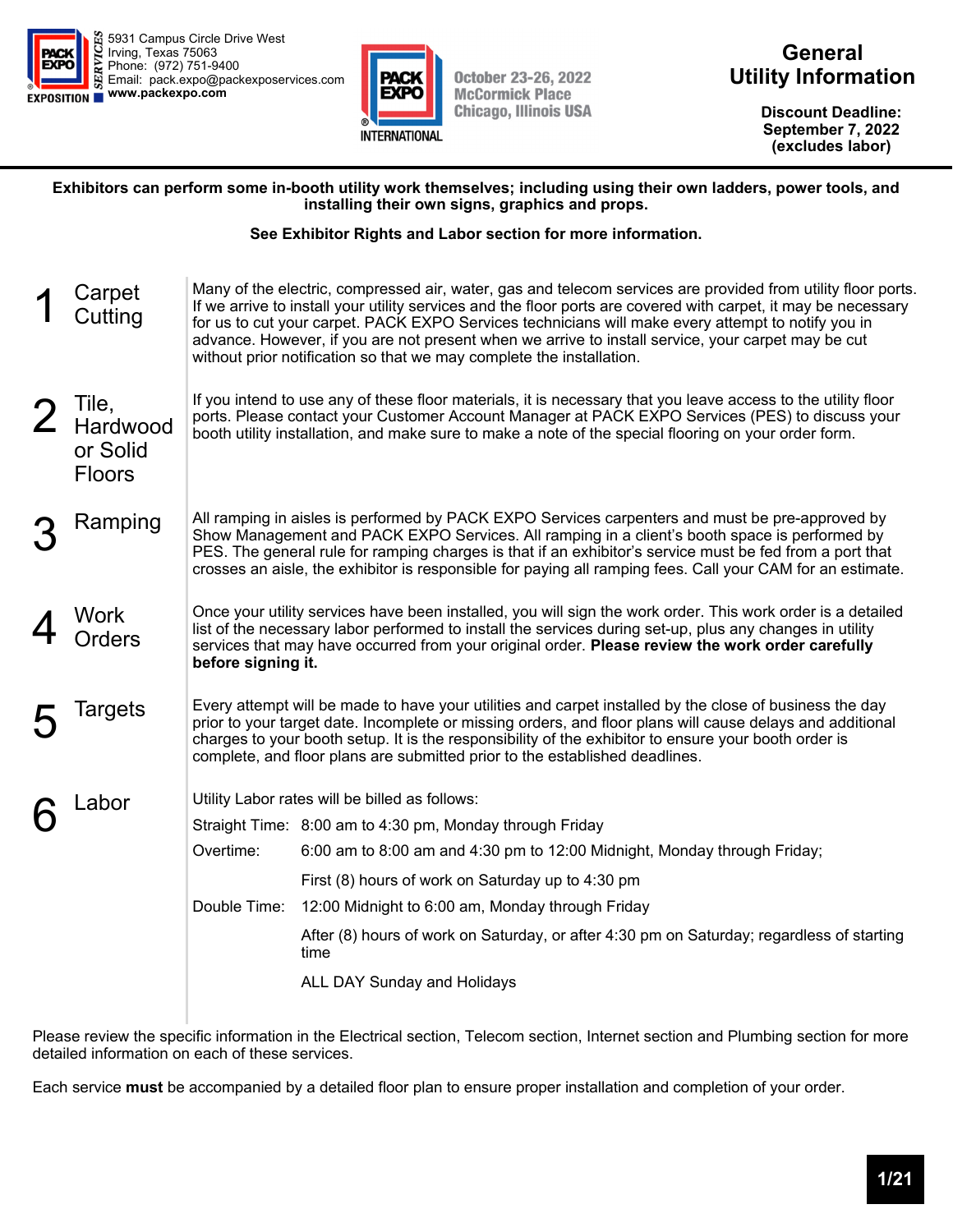



### **Electrical Package Overview and Key Points**

PACK EXPO Services is excited to announce that we have developed an electrical bundle for PACK EXPO International 2022. The purpose of the bundle is to streamline the billing process, making it easier for exhibitors to budget and avoid surprises. Following is a recap of the program:

- Cables, tape, cords and power strips will now be included in the outlet price which has been adjusted to bundle these into one rate. Custom material items like quad boxes, disconnects, transformers, or breaker panels etc. are not included in the bundle.
- Exhibitors who order an outlet and incur labor charges will receive **up to** a one (1) hour credit on inbound and one half (1/2) hour credit on the outbound as part of the bundle. Regardless of total quantity of outlets ordered, the maximum credit per booth will be one (1) hour on inbound and one half (1/2) hour on outbound. Labor credit will not exceed the actual labor charges billed.
- The labor credit will only be applied if additional booth work or floor work electrical labor is incurred as part of your electrical service. Examples include custom placement of an outlet, hanging of booth lights or equipment hookup.
- The labor credit will not be applied to electrical labor charges incurred for Audio Visual installation.



**Overhead Services will require scissor lift or condor lift time at our published rate. These costs are in addition to the actual service itself — See Electrical Equipment Rental form.** 

**Exhibitors may bring their own distribution panels.** Exhibitors using distribution panels are required to supply all cables from panel(s) to display materials. If voltages other than those listed on order forms are needed, we recommend exhibitors bring their own transformers. Transformers must have a readily accessible means of disconnect for both the primary and secondary sides of the transformer with proper overload protection, i.e. fusible safety disconnect. All electrical distribution must be done by PES electricians.

**International clients bringing equipment requiring voltages, other than 120, 208 or 480 voltages, must rent a transformer capable of transforming 120, 208 or 480 voltages to the equipment's required voltage or supply their own. Hertz converters are not available.** 

The types of power, and available sources, for each building location are as follows:

**NOTE: 480V power in not available in the Lakeside Ballroom. The Lakeside halls only have 480V power available overhead. To get 208V overhead will require a transformer in your booth from the 480V overhead buss.** 

| <b>SERVICE</b>                           | <b>SOUTH</b> |                | <b>NORTH</b> |           | <b>WEST</b>    |                | <b>LAKESIDE</b> |                |   |                 |
|------------------------------------------|--------------|----------------|--------------|-----------|----------------|----------------|-----------------|----------------|---|-----------------|
|                                          | Α1           | A <sub>2</sub> | <b>B1</b>    | <b>B2</b> | F <sub>1</sub> | F <sub>2</sub> | D <sub>1</sub>  | D <sub>2</sub> | Е | <b>Ballroom</b> |
| 120 Volt Floor Power<br>30 Amps or Less  | X            | X              | X            |           | X              | X              | X               | X              | X | X               |
| 208 Volt Floor Power<br>60 Amps or Less  | X            | X              | X            |           | X              | X              | X               | X              | X | X               |
| 480 Volt Floor Power<br>100 Amps or Less | X            | X              | X            |           |                |                | X               | X              |   |                 |
| 120 Volt Ceiling Power<br>All Amperages  | X            | X              | X            | X         | X              | X              | X               | X              | X |                 |
| 208 Volt Ceiling Power<br>All Amperages  | X            | X              | X            | X         | X              | X              |                 |                |   |                 |
| 480 Volt Ceiling Power<br>All Amperages  | X            | X              | X            | X         | X              | X              | X               | X              | X |                 |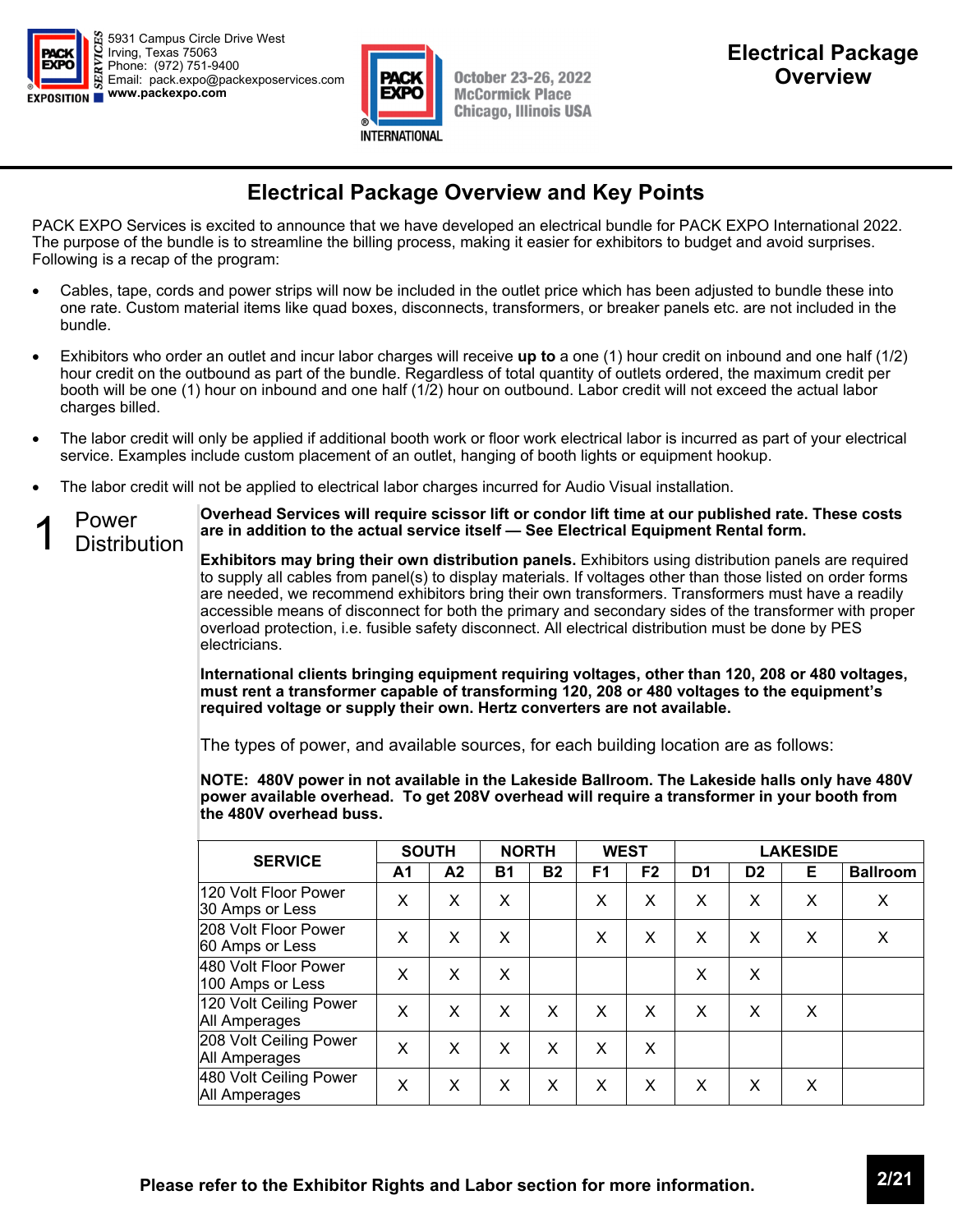



**October 23-26, 2022 McCormick Place Chicago, Illinois USA** 

# Insert floor plan/map of buildings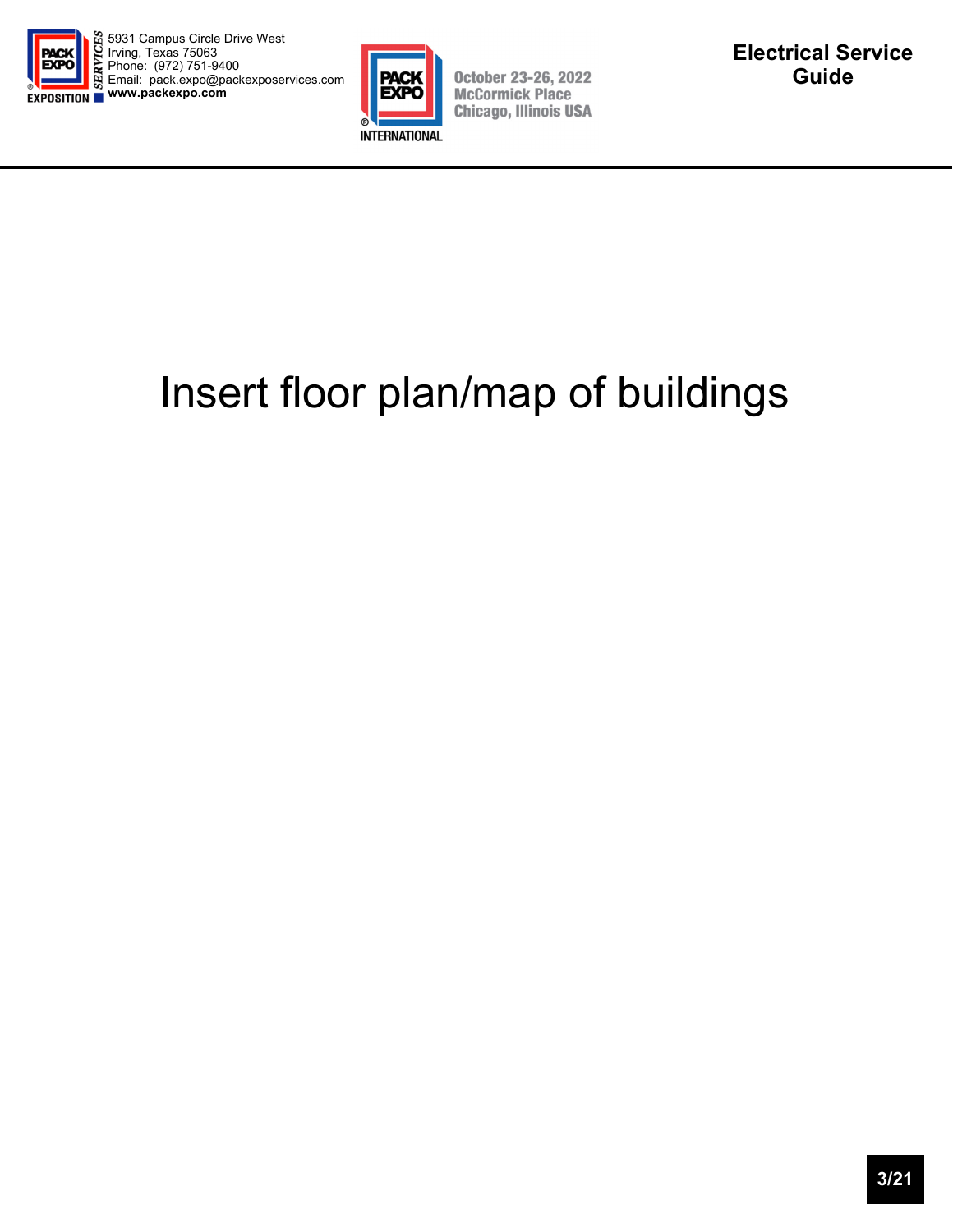



October 23-26, 2022<br>McCormick Place<br>Chicago, Illinois USA

|  | <b>Special</b><br>Notes and          | 24-hour Power - When ordered, 24-hour power begins the evening before the first show day, and is<br>turned off on the last day, at the close of the show. 24-hour power is available before or after these times<br>for an additional charge. Contact your Customer Account Manager at PACK EXPO Services.                                                                                                                                                                                                                                                                                                                                                                                                                                                                                                                                                                                                                   |
|--|--------------------------------------|------------------------------------------------------------------------------------------------------------------------------------------------------------------------------------------------------------------------------------------------------------------------------------------------------------------------------------------------------------------------------------------------------------------------------------------------------------------------------------------------------------------------------------------------------------------------------------------------------------------------------------------------------------------------------------------------------------------------------------------------------------------------------------------------------------------------------------------------------------------------------------------------------------------------------|
|  | Important<br>Ordering<br>Information | Labor Request - If you need to work past 4:30 pm during set-up, you must notify your PACK EXPO<br>Services Customer Account Manager no later than 1:30 pm that same day. If you need to schedule<br>labor prior to 8:00 am for the following day, you must notify the electrical desk by 1:30 pm the day before.                                                                                                                                                                                                                                                                                                                                                                                                                                                                                                                                                                                                             |
|  |                                      | Labor for Friday or Saturday must be ordered three (3) days prior to exhibitor move-in date. Labor<br>ordered onsite, on Friday, is not guaranteed on straight time. Labor ordered onsite, on Saturday, is not<br>guaranteed on overtime.                                                                                                                                                                                                                                                                                                                                                                                                                                                                                                                                                                                                                                                                                    |
|  |                                      | PES will conduct an audit of service usage. Exhibitors will be required to pay for any additional or<br>unauthorized use.                                                                                                                                                                                                                                                                                                                                                                                                                                                                                                                                                                                                                                                                                                                                                                                                    |
|  |                                      | Exhibitors are not permitted to use a neighboring booth's service. Exhibitors will be charged onsite prices<br>for use.                                                                                                                                                                                                                                                                                                                                                                                                                                                                                                                                                                                                                                                                                                                                                                                                      |
|  | Terms and                            | 1. Straight Time, Overtime and Double Time rates apply. Please contact PACK EXPO Services at<br>972-751-9400 for details.                                                                                                                                                                                                                                                                                                                                                                                                                                                                                                                                                                                                                                                                                                                                                                                                    |
|  | <b>Conditions</b>                    | Labor wages are based on current wage scales and are subject to change in the event of a wage<br>2.<br>increase after rates have been published.                                                                                                                                                                                                                                                                                                                                                                                                                                                                                                                                                                                                                                                                                                                                                                             |
|  |                                      | A minimum charge of one half (1/2) hour is applicable to all labor requests. Additional time on the<br>3.<br>same day is billed in one half (1/2) hour increments. Continuations to another day are a minimum of<br>one half (1/2) hour. Labor charges for dismantle will be one half of the installation charge and will be<br>automatically applied to your invoice. There is a minimum of one half (1/2) hour for dismantle.                                                                                                                                                                                                                                                                                                                                                                                                                                                                                              |
|  |                                      | Charges for labor commence at the time of dispatch to service the labor call. A one half (1/2) hour<br>Ι4.<br>minimum will apply if an exhibitor representative is not present at the time of call or reschedules the<br>call, unless 24-hour advance notice is received in writing.                                                                                                                                                                                                                                                                                                                                                                                                                                                                                                                                                                                                                                         |
|  |                                      | Labor charges will include the time for electricians to gather necessary tools and material for the job,<br>5.<br>have their work checked by the client, and return the tools and material to the supply area.                                                                                                                                                                                                                                                                                                                                                                                                                                                                                                                                                                                                                                                                                                               |
|  |                                      | 6. Every effort will be made to dispatch electricians as requested but start times cannot be guaranteed.<br>8:00 am calls will be filled on a first-come-first-served basis as orders are received.                                                                                                                                                                                                                                                                                                                                                                                                                                                                                                                                                                                                                                                                                                                          |
|  |                                      | 7. Electrical services provided to Island booths require labor and material charges for distribution.<br>Exhibitors may supply their own 14 gauge, 3 wire extension cords, and/or power strips, both of which<br>must be grounded and UL approved. Extension cords must be rated for 'extra hard usage'.                                                                                                                                                                                                                                                                                                                                                                                                                                                                                                                                                                                                                     |
|  |                                      | 8. Lift equipment required for installation and dismantle purposes can be rented on a one half (1/2) hour<br>basis, with a one half (1/2) hour minimum. At least one crew will be required to operate the<br>equipment.                                                                                                                                                                                                                                                                                                                                                                                                                                                                                                                                                                                                                                                                                                      |
|  |                                      | Claims will not be considered, or adjustments made, unless filed in writing, by Exhibitor, prior to the<br>9.<br>close of the event.                                                                                                                                                                                                                                                                                                                                                                                                                                                                                                                                                                                                                                                                                                                                                                                         |
|  |                                      | 10. PACK EXPO Services is not responsible for any damage or loss caused by the loss of power beyond<br>its control and Exhibitor agrees to hold PACK EXPO Services, its officers, directors, employees and<br>agents harmless from such power loss. IN NO EVENT SHALL PACK EXPO SERVICES BE LIABLE<br>FOR ANY INDIRECT OR CONSEQUENTIAL DAMAGES (INCLUDING WITHOUT LIMITATION,<br>LOST PROFITS) EVEN IF ADVISED OF THE POSSIBILITY OF SUCH DAMAGES, WHETHER<br>UNDER THEORY OF CONTRACT, TORT (INCLUDING NEGLIGENCE), PRODUCTS LIABILITY<br>OR OTHERWISE. Exhibitor shall indemnify and hold PACK EXPO Services, its officers, directors,<br>employees, and agents from and against any and all claims, liabilities, damages, fines, penalties or<br>costs of whatsoever nature (including reasonable attorney's fees) arising out of or in any way<br>connected with Exhibitor's actions or omissions under this agreement. |
|  |                                      | 1121                                                                                                                                                                                                                                                                                                                                                                                                                                                                                                                                                                                                                                                                                                                                                                                                                                                                                                                         |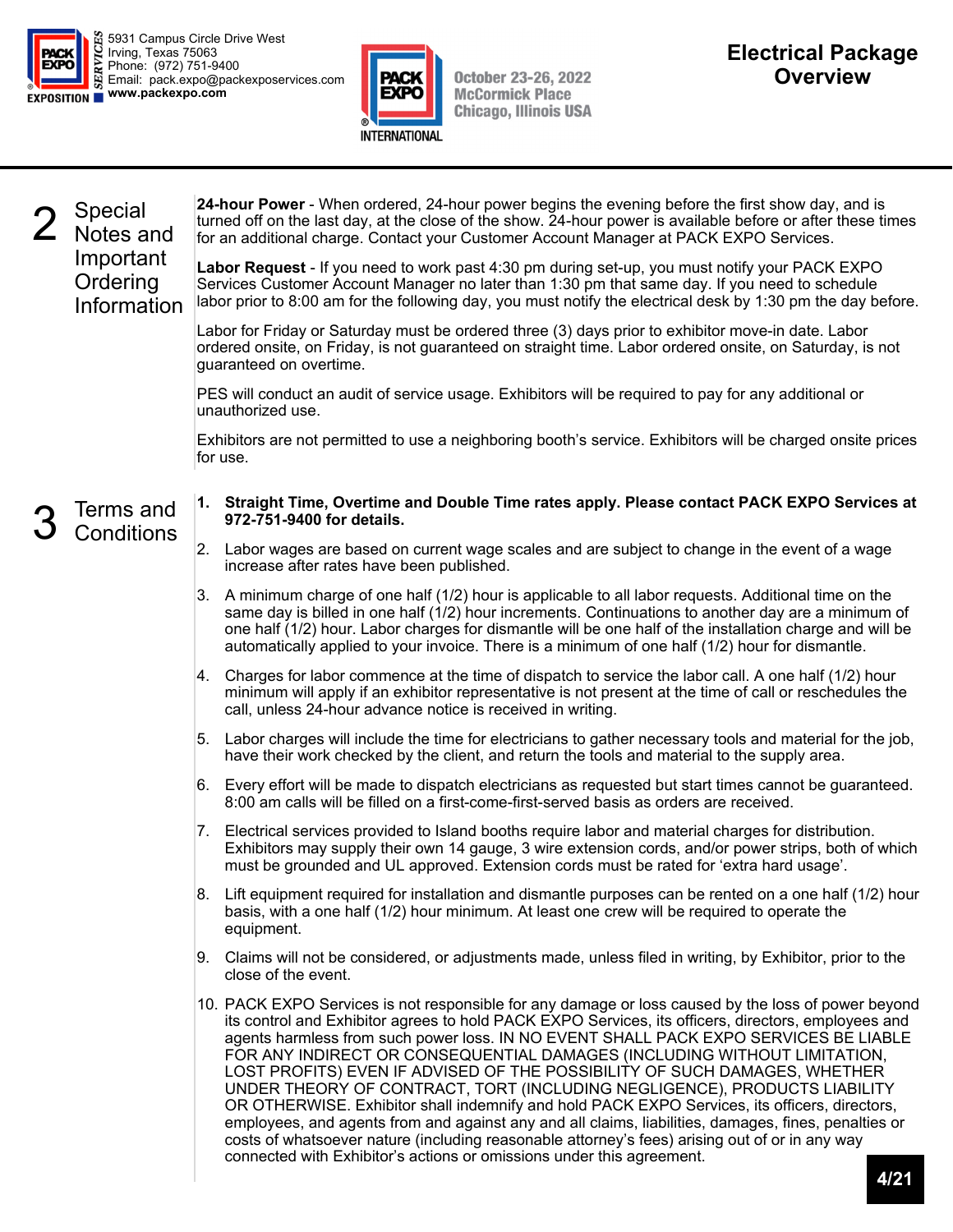

**Exhibiting** Information



**October 23-26, 2022 McCormick Place Chicago, Illinois USA** 

#### 4 Important<br>**4** Electrical **Exhibitors requiring electrical services should thoroughly read and understand the show Rules and Regulations posted on the PACK EXPO website.**

All questions or concerns can be directed to your Customer Account Manager for clarification at 972-751-9400.

In an effort to save exhibitors time and money at show site, they should take advantage of pre-installing their machine tails and cord caps on their machines before they ship them to show site/

Exhibitor provided equipment, for distribution or equipment connection, shall require PACK EXPO Services to make the final connection from PACK EXPO Services' power distribution equipment to the exhibit. This is required only to ensure proper voltage and connection prior to energizing any exhibits.

As an exhibitor, should you choose to provide equipment with electrical connectors to plug directly into PACK EXPO Services electrical equipment, the following list provided will ensure the proper

- 500 Watts to 2000 Watts Standard U-Ground 15 or 20 Amp Cord Cap / 515 or 520
- 20 Amp 120/208 5 Wire Hubbel Male HBL 2511 / L2120P
- 30 Amp 120/208 5 Wire Hubbel Male HBL 2811/L2130P
- 30 Amp Y277 / 480 5 Wire Hubbel Male HBL 2821 / L2230P
- 60 Amp 208v & 480v Daniel Woodhead 5 Wire Male Y560P
- 100 Amp 208v & 480v Mini-Cam Male Leviton 15SDM Female 15SDF (Hots Male Neutral & Ground – Female)
- 200 / 400 Amp 208v & 480v Large-Cam Male Hubbel HBL 400PT EKE Female Hubbel HBL 400CT (Hots – Male Neutral &Ground – Female)

All of the above listed items may be found at your local electrical wholesale houses. Should you require additional information, please contact your Customer Account Manager.

Hopefully you find this information useful in planning your event. If we can provide further assistance, please don't hesitate to contact us at 972-751-9400.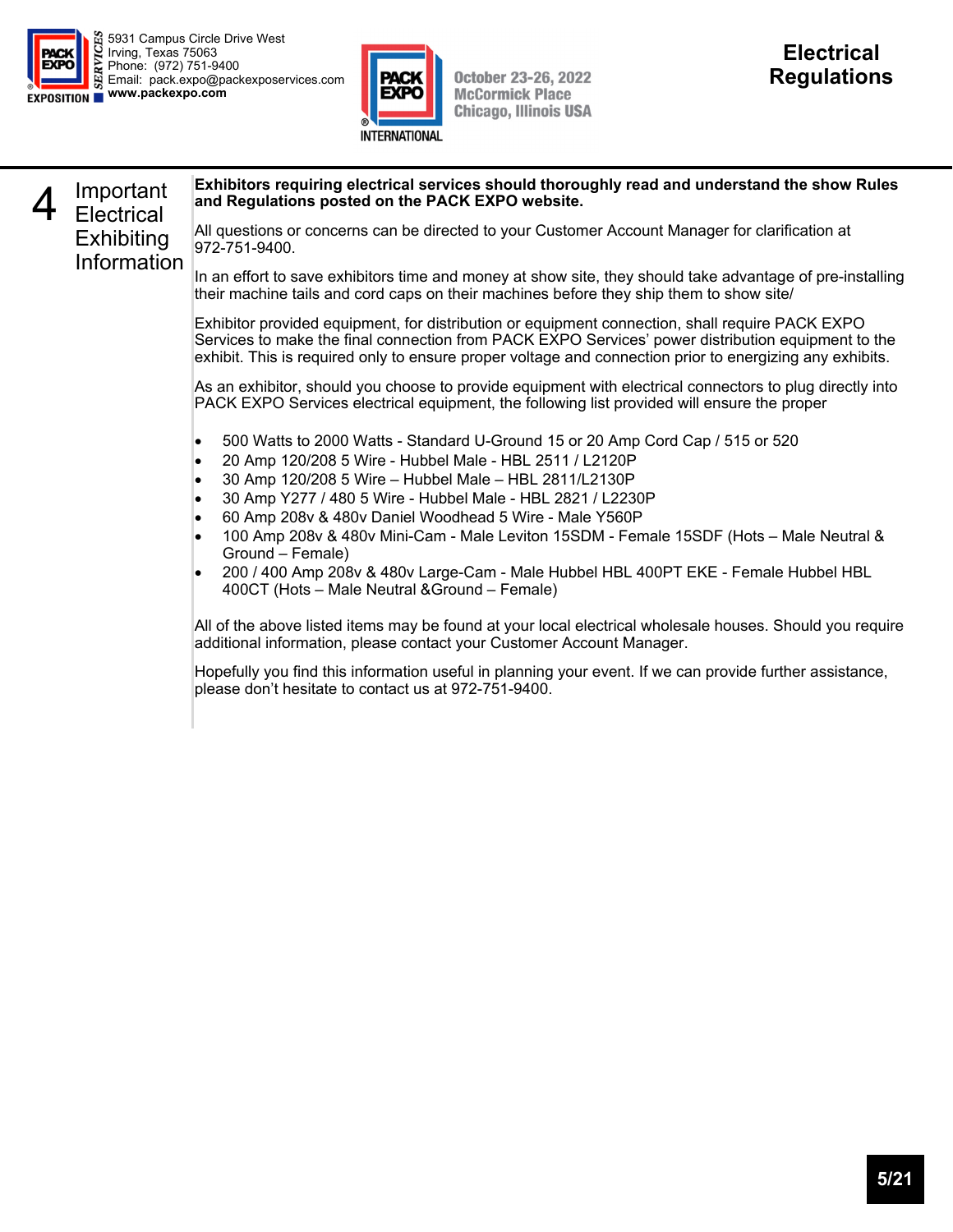



**Discount Deadline: September 7, 2022 (excludes labor)** 

### **Step-by-Step Guidelines to Completing Your Electrical Order Forms**

### Guidelines **STEP 1**

**Total the single phase or three phase power requirements on all nameplates on your equipment. Order your Electrical Services from pages 14-16.** 

#### *How much power do I need?*

Calculate your lighting needs by adding wattage in each location. For other equipment, read the ratings from the metal plates attached to each unit.

*V120 PH 1 Hz60 W1000*  Ø

*120 Volt Single Phase 60 Cycle 1000 Watts* 



*Three Phase* 

### **STEP 2**

If you require any under carpet distribution, machinery hooked up, or the combination of all outlets and booth power is greater than 20 amperes and/or with a voltage greater than 120 volts, then you will require electrical labor and we require a copy of the floor plan of your booth.

#### **STEP 3**

To avoid a late fee, the final booth layout grid on page 21, or a scaled plan for electrical distribution, with orientation to surrounding booths, must be attached to your order, or e-mailed to your Customer Account Manager on or before October 3, 2022. PDF, CAD, or JPG files are preferred. Complete all Electrical Service Order Forms that apply.

#### *\*Remember these important facts when ordering labor:*

- Labor is only guaranteed at 8:00 am.
- There is a minimum one half (1/2) hour in, one half (1/2) hour out for all labor ordered.
- Monday through Friday, 8:00 am to 4:30 pm is straight time. See page 1 for overtime and double time information.
- **Labor dismantle is charged at up to 50% of total install labor, with a half hour minimum. Overtime/Double Time rates may apply.**
- **Labor on Friday-Saturday must be ordered prior to the first day of show move-in. If labor is ordered on Friday-Saturday, work will not be guaranteed on Straight Time. See pages 19 and 20 to order Electrical Labor.**

(For more details regarding Electrical Contractor's responsibilities see Electrical Regulations.)

#### **STEP 4**

Due to configuration of halls, condor or lift may be needed to bring utilities to an exhibitor booth. This will be charged onsite if required. If you require a condor or a scissor lift for your electrical services, complete page 18.

**\*A late floor plan fee of \$500.00 goes into effect October 3, 2022. This fee will be assessed if a final, scaled floor plan, showing orientation to surrounding booths, is not submitted for electrical services. Resubmitting changes to existing floor plans after this date will be treated as a new floor plan.** 

NOTE: Additional information concerning electrical services will be sent to each exhibitor prior to move-in. If you have any questions concerning your electrical services please contact your CAM.

### **Please refer to the Exhibitor Rights and Labor section for more information. 6/21**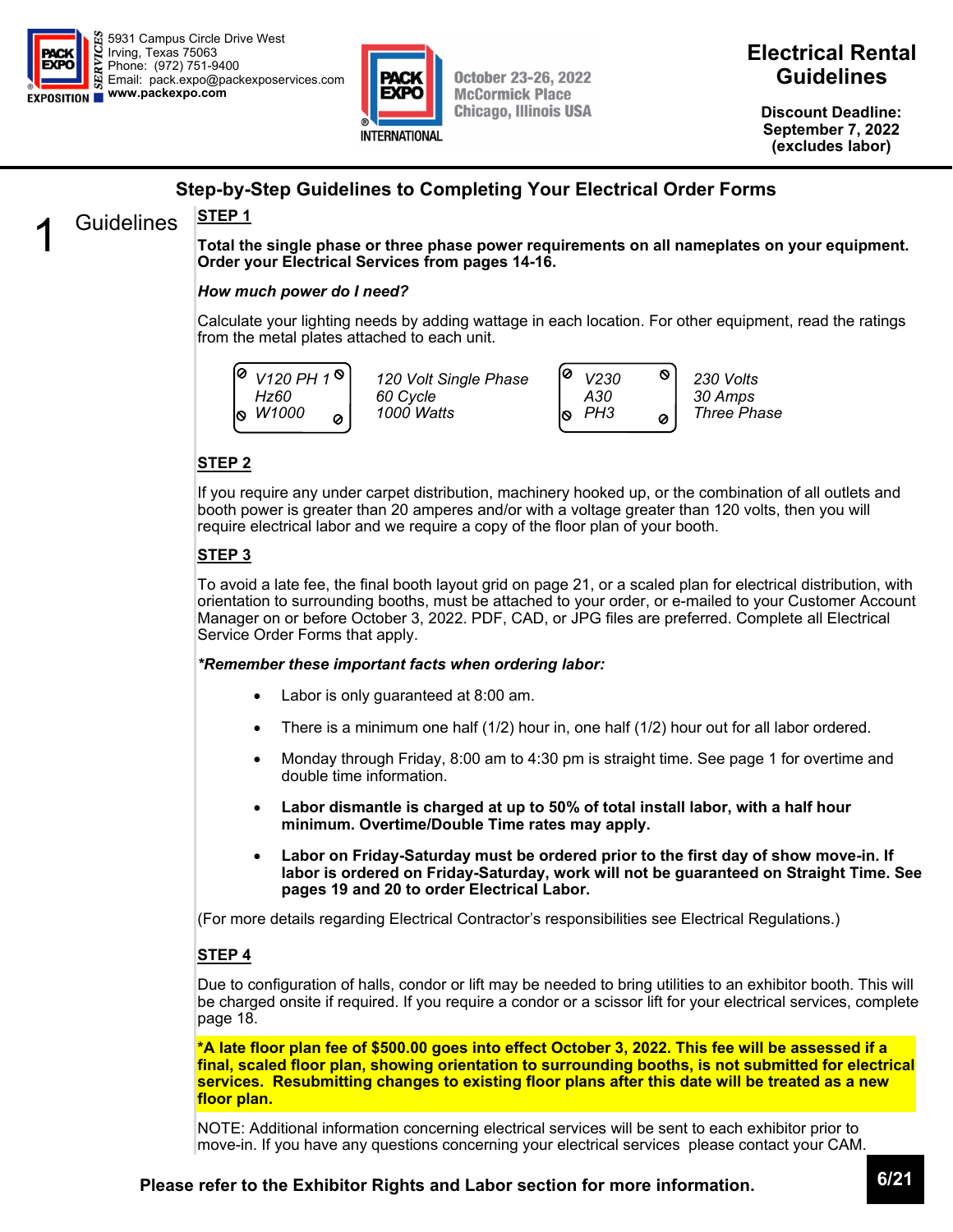



**Discount Deadline: September 7, 2022 (excludes labor)** 

|  | <b>Electrical</b><br>Code and  | Too frequently, fires have been traceable to faulty wiring, sometimes because of the carelessness and<br>sometimes because of lack of understanding of the risks involved.                                                                                                                                                                                                                                                                                                                                                                                                                                                                                    |  |  |  |  |
|--|--------------------------------|---------------------------------------------------------------------------------------------------------------------------------------------------------------------------------------------------------------------------------------------------------------------------------------------------------------------------------------------------------------------------------------------------------------------------------------------------------------------------------------------------------------------------------------------------------------------------------------------------------------------------------------------------------------|--|--|--|--|
|  | Safety<br><b>Guidelines</b>    | Electrical requirements for an exhibit at all convention facilities are for the safety of all exhibitor and are<br>based on national electric codes and local ordinances.                                                                                                                                                                                                                                                                                                                                                                                                                                                                                     |  |  |  |  |
|  |                                | In the interest of public safety, exhibits at all convention facilities may be inspected to determine if any<br>violations exist. If they are found, qualified electricians are required to correct the problems. This work<br>will be performed off of a labor ticket. If the exhibitor does not wish to have the fault corrected, electrical<br>service to the offending booth will not be connected.                                                                                                                                                                                                                                                       |  |  |  |  |
|  |                                | If an exhibitor is not informed or does not understand basic safety standards for electrical wiring, an<br>electrician should be consulted before shipment can be made to convention facilities.                                                                                                                                                                                                                                                                                                                                                                                                                                                              |  |  |  |  |
|  |                                | Serious risks are involved which can be eliminated by understanding the basic requirements of safe<br>wiring inside your booth. For the safety of you and the public, remember these points:                                                                                                                                                                                                                                                                                                                                                                                                                                                                  |  |  |  |  |
|  |                                | All wiring must have a 3-wire grounded cord with a minimum of #14 gauge.<br>٠                                                                                                                                                                                                                                                                                                                                                                                                                                                                                                                                                                                 |  |  |  |  |
|  |                                | Spot or flood lighting is a hazard when lamps are too close to fabrics or other material which can be<br>$\bullet$<br>affected by heat.                                                                                                                                                                                                                                                                                                                                                                                                                                                                                                                       |  |  |  |  |
|  |                                | The use of clip-on sign sockets, romex, or lamp cord wire in displays, or the use of 2-wire clamp on<br>fixtures, is prohibited by order of fire prevention bureaus at McCormick Place.                                                                                                                                                                                                                                                                                                                                                                                                                                                                       |  |  |  |  |
|  |                                | Cube taps and cobra heads are prohibited.<br>٠                                                                                                                                                                                                                                                                                                                                                                                                                                                                                                                                                                                                                |  |  |  |  |
|  |                                | Zip cords or two-wire cords are ungrounded and could result in safety hazards. Their use is<br>٠<br>forbidden in all convention facilities.                                                                                                                                                                                                                                                                                                                                                                                                                                                                                                                   |  |  |  |  |
|  |                                | It is your responsibility to refer to your specific facilities rules and regulations.<br>٠                                                                                                                                                                                                                                                                                                                                                                                                                                                                                                                                                                    |  |  |  |  |
|  |                                | Extension cords must be rated to 'extra hard usage' per Chicago code.<br>٠                                                                                                                                                                                                                                                                                                                                                                                                                                                                                                                                                                                    |  |  |  |  |
|  | Wiring<br>Methods &            | Whenever possible, in compliance with the electrical code, use multiconductor interconnecting cables<br>with approved quick-connect plugs or fittings. For a list of the plugs that match our equipment<br>receptacles, please see page 5.                                                                                                                                                                                                                                                                                                                                                                                                                    |  |  |  |  |
|  | <b>Distribution</b><br>Systems | Exhibitors who require many standard outlets may wish to incorporate a power distribution system into<br>their booth. Please contact your CAM if you need more information at 972-751-9400.                                                                                                                                                                                                                                                                                                                                                                                                                                                                   |  |  |  |  |
|  | Outlet<br>Placement            | Where will my outlet be located? There are four different types of trade show booths. Each type of<br>booth has its own standard method of installation.                                                                                                                                                                                                                                                                                                                                                                                                                                                                                                      |  |  |  |  |
|  |                                | Inline Booths, Peninsula Booths, or Back-to-Back Peninsula Booths: Pre-ordered electrical outlet<br>will be installed at the rear of your booth, at the drape line.                                                                                                                                                                                                                                                                                                                                                                                                                                                                                           |  |  |  |  |
|  |                                | Island Booths: Designate one location for each outlet you order. Multiple outlet locations are charged<br>on a labor and material basis. For facilities with power originating in the floor, your electrical outlet will<br>be placed at one location at our discretion. All other distribution will be done on a time and materials<br>basis. If you fail to provide us with a floor plan, we will bring power to one location at our discretion.<br>One drop within booth when power source is in ceiling, or one location when power is in the floor.<br>In the following diagrams, the symbol X represents the approximate location of the power outlets. |  |  |  |  |
|  |                                | $\overline{x}$<br>$\mathbf 2$<br>or<br>1                                                                                                                                                                                                                                                                                                                                                                                                                                                                                                                                                                                                                      |  |  |  |  |
|  |                                |                                                                                                                                                                                                                                                                                                                                                                                                                                                                                                                                                                                                                                                               |  |  |  |  |
|  |                                | $\frac{x}{x}$<br>$\frac{x}{x}$<br>∣x<br>$\boxed{\phantom{1}}$ $\phantom{1}$                                                                                                                                                                                                                                                                                                                                                                                                                                                                                                                                                                                   |  |  |  |  |
|  |                                | $\pmb{4}$<br>3<br>Linear Booths<br>Peninsula Booths<br>Back-to-Back Peninsula Booths<br><b>Island Booths</b>                                                                                                                                                                                                                                                                                                                                                                                                                                                                                                                                                  |  |  |  |  |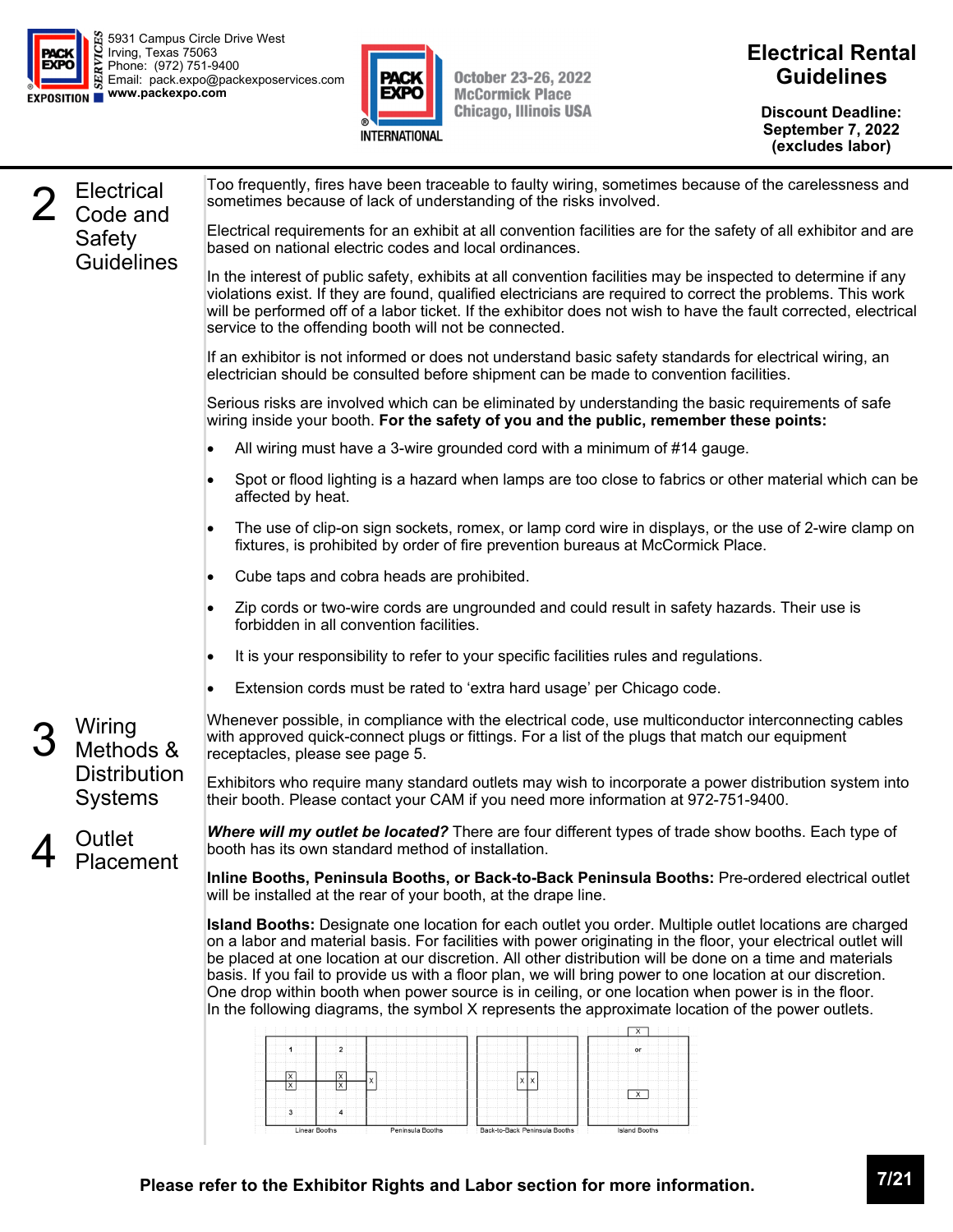



**Discount Deadline: September 7, 2022 (excludes labor)** 

## **SAMPLE LAYOUTS**

#### **INLINE BOOTHS**

Power is run or dropped to in line booths along the back walls or drape line of multi booth sections. The 'main power locations' therefore are always located at the back wall of in line and peninsula booths. Outlets may not be in exact center of the back wall. 120 volt outlets are shared by back to back booths.

Example: Outlet =  $\otimes$ 



Electrical layouts are required whenever an outlet is needed at any other location within the booth except for the back wall. Exact measurements and/or comments that clearly indicate outlet locations **must be included.**

Examples based on the above floor plan.



**20' x 20' Peninsula - Booth 401 10' x 20' In Line - Booth 409** Order = (2) 10 amp, (1) 20 amp outlets Order = (2) 5 amp outlets Order =  $(2)$  10 amp,  $(1)$  20 amp outlets

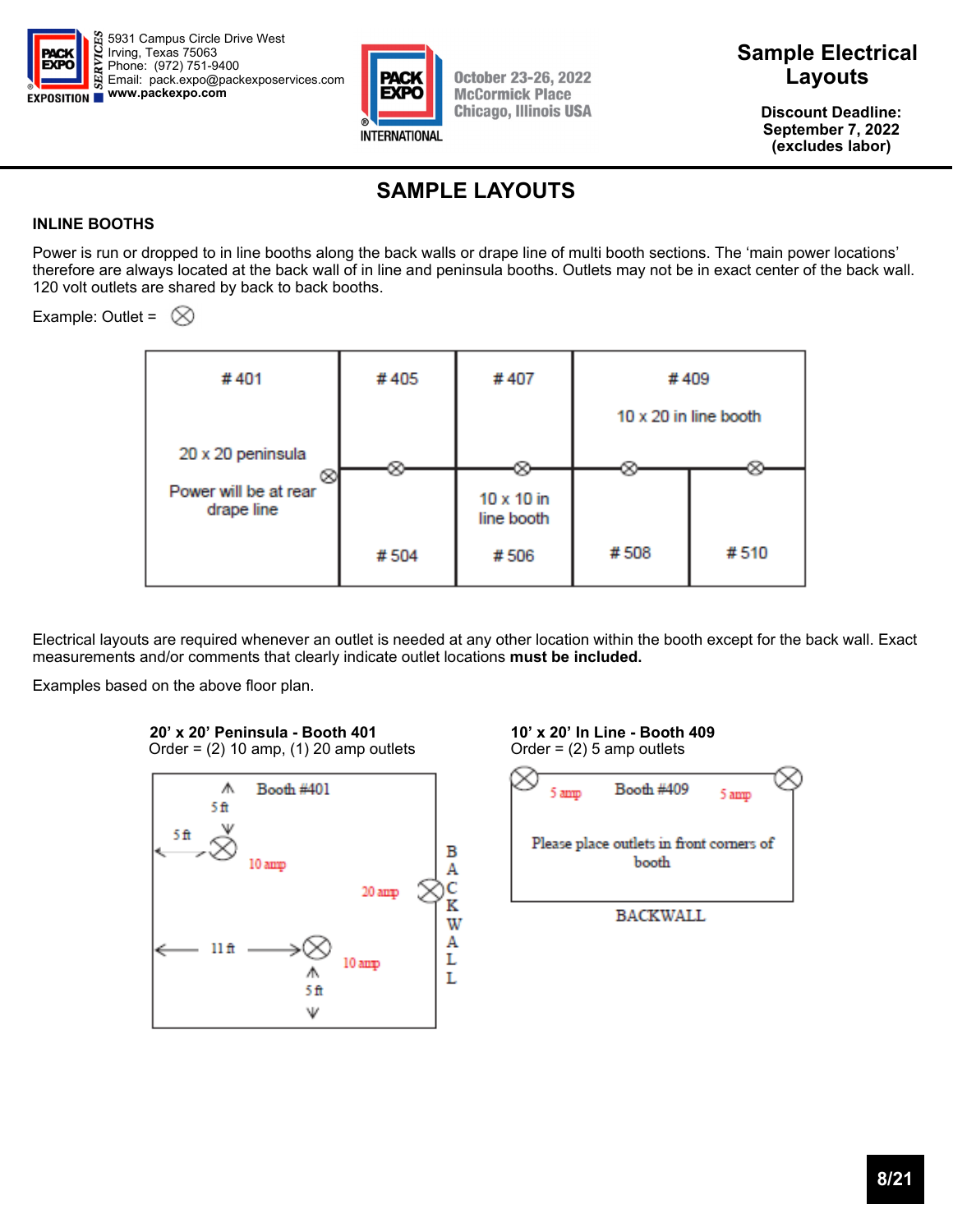



### **Sample Electrical Layouts**

**Discount Deadline: September 7, 2022 (excludes labor)** 

# **SAMPLE LAYOUTS**

#### **ISLAND BOOTHS**

Electrical layouts are always required for island booths and **must include** the following information:

- 1. **Main Drop.** Since there is no back wall in an island, the exhibitor supplies the location of the main drop, whether one or multiple outlets are ordered. When it will be the point from which power will be distributed to other outlets in the booth, a panel or other piece of electrical equipment (no larger than 8" x 14" x 18") will be installed at the main drop. For this reason, it is recommended that main drops be located in a closet, under a table/desk or in another area that keeps it out of sight. Measurements must be provided to the main drop.
- 2. **Location and load of all outlets.** Again, dimensions must be provided to all satellite outlets along with the load of each outlet. It is best to indicate voltage, phase and amperage for all outlets once an order exceeds 120 volt service.
- 3. **Booth orientation.** Providing reference points such as surrounding aisle and/or booth numbers defines how an island booth is oriented to the overall show floor plan. In other words, which side is which? It is best to draw your layout relative to the show floor plan so that both are facing the same direction. Examples:



### **Section of show floor plan**

#### **20' x 20' Island - Booth 401**

Order =  $(1)$  208 volt/3 phase/10 amp +  $(2)$  120 volt/20 amp +  $(2)$  120 volt/5 amp outlets

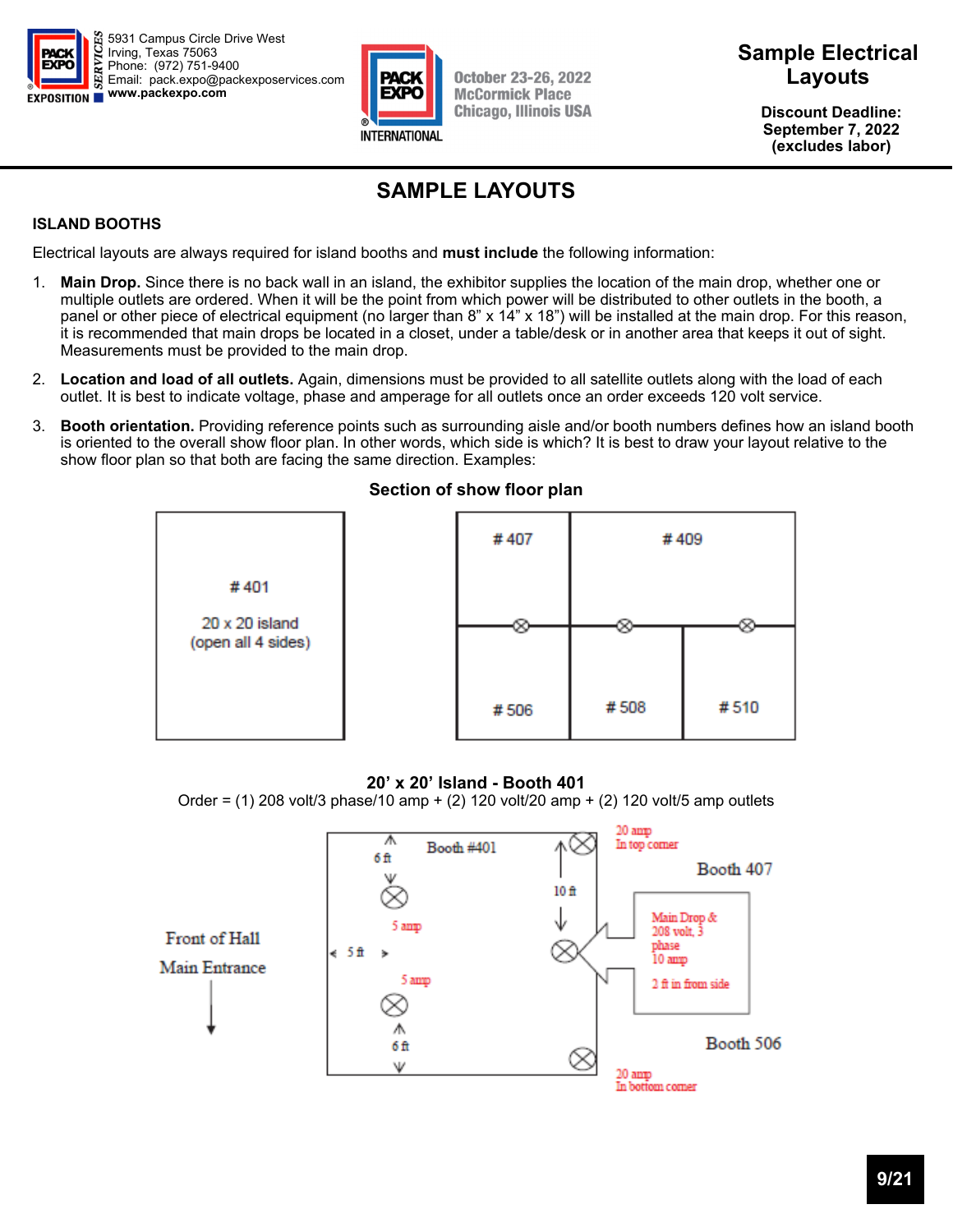



**October 23-26, 2022 McCormick Place Chicago, Illinois USA** 

### **Electrical Rental FAQs**

**Discount Deadline: September 7, 2022 (excludes labor)** 

## **Electrical Rental FAQs**

### **Electrical** FAQs

From under carpet wiring to overhead lighting, PACK EXPO Services has the power to simplify your electrical needs and installation. We've answered your most common questions below to help you place your order or prepare for a detailed discussion. Whether you require basic power or a more technical installation for equipment, audio visual presentations or truss lights, our electrical specialists and qualified electricians are always available to assist you.

### **What is included in the Electrical Package?**

PACK EXPO Services is excited to announce that we have developed an electrical bundle for PACK EXPO International 2022. The purpose of the bundle is to streamline the billing process, making it easier for exhibitors to budget and avoid surprises. Following is a recap of the program:

- Cables, tape, cords and power strips will now be included in the outlet price which has been adjusted to bundle these into one rate. Custom material items like quad boxes, disconnects, transformers, or breaker panels etc. are not included in the bundle.
- Exhibitors who order an outlet and incur labor charges will receive a one hour credit on inbound and one half (1/2) hour credit on outbound as part of the bundle. Regardless of total quantity of outlets ordered, the maximum credit per booth will be one (1) hour on inbound and one half (1/2) hour on outbound. If your install is only half an hour, the labor credit will be one half (1/2) hour for the inbound and one half (1/2) hour for the outbound.
- The labor bundle adjustment will show as a credit on your final invoice for exhibitors who order an outlet and labor.
- The labor credit will only be applied if additional booth work or floor work electrical labor is incurred as part of your electrical service. Examples include custom placement of an outlet, hanging of booth lights or equipment hookup.
- The labor credit will not be applied to electrical labor charges incurred for Audio Visual installation.

We are also excited to announce that the guaranteed advanced rate will be applied rather than the standard rate for Electrical Hanging Sign labor provided the following conditions are met:

- **All required Hanging Sign paperwork is submitted to PES prior to 9/7/2022, and the sign has been approved by show management.**
- Hanging sign must be received at the Advance Warehouse by 10/6/2022.
- Hanging sign must be separated and clearly labeled as a hanging sign with the Official Hanging Sign labels provided in the hanging sign section of this manual, to ensure it is added to the pre-show installation schedule. (Sign has to be able to be hung on the day/time of PES discretion.)

#### **How do I know how much power I need?**

First, review a layout of your exhibit, noting all of the items in it that require power. Consider lighting, computer equipment, and your own product. Are you bringing or renting any a/v equipment or ordering catering services that might need power? Will you be using a lead retrieval machine? If it's an item that plugs into a standard wall outlet found in a home or office (in North America), it will require 110/120 volt power. 208 or 480 volt power is generally used for machinery or industrial cooking devices and is ordered by single or 3 phase.

Next, mark the voltage and wattage or amperage (referred to as "load") (100 watts = 1 amp) of each piece of equipment at its location in the booth. This information should be provided on a name plate or stamp usually located on the back or bottom of the equipment. If not indicated, check our accompanying electrical usage guide for estimated wattages for common items used at trade shows or call your rental company/caterer for specifics. For lighting, loads are dictated by the wattage of the bulbs. Arm lights included with exhibit packages use 200 watt bulbs. Keep in mind that you need to order power for any lighting within your booth unless the lights are ordered directly from the Electrical Department (those listed on the electrical order form).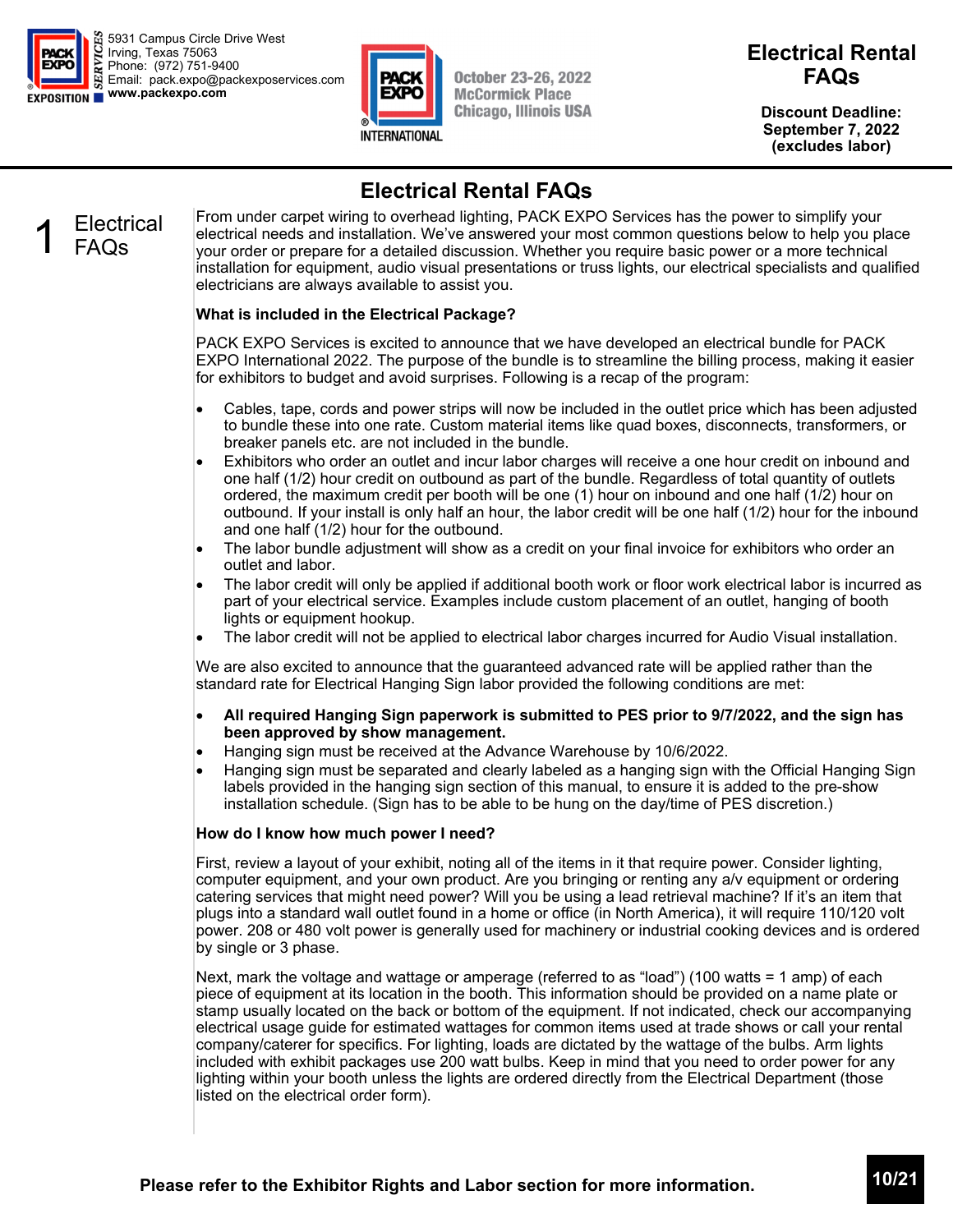



**October 23-26, 2022 McCormick Place Chicago, Illinois USA**  **Electrical Rental FAQs** 

**Discount Deadline: September 7, 2022 (excludes labor)** 

### **Electrical** FAQs (cont.)

Finally, total the wattage for the 120 volt devices in each area and select an outlet that meets or exceeds that total. Separate outlets should be ordered for each piece of equipment and/or each power location to help minimize tripping/power outages. It is always safer to slightly overestimate your power requirements. Wattage or amperages cannot be combined for 208 or 480 volt apparatus. Please order separate outlets for each.

#### **Do I need to order labor?**

As the official service contractor, electrical installations must be performed by PACK EXPO Services union labor. Labor is required for any electrical work over and above the delivery of outlets to the back wall of inline booths. Labor orders will automatically be input upon receipt of an electrical layout for under carpet installation (floor work) or to connect any 208 volt or higher services (hook up). Dismantle labor for electrical services is calculated at 50% of the installation time since much of the work is performed on a mass basis after booths are removed from the exhibit hall. Please see the electrical labor order form for further details, rules and regulations.

#### **What is an electrical layout and why do I need one?**

Like your own home, electrical boxes and wiring should not be visible once the exhibit is completed. At show site, they are the first things to be installed so that they can be hidden by drape, walls or counters and under flooring or carpet. Electricians, therefore, work on a blank slate. A good electrical layout or floor plan provides them with a simple overhead view of your booth indicating the locations and load of each electrical outlet and the orientation of your booth within the show itself. The layout should be to scale and provide specific measurements to each outlet along with surrounding aisle or booth numbers to ensure accuracy. For island booths, a main power location must also be indicated as it is the location from which other outlets are fed. Please see the sample layouts and electrical grid for further information.

When a layout and credit card are provided in advance, PACK EXPO Services makes every effort to ensure that the floor work is completed before you arrive so that there is no delay in assembling your booth. Once carpet is laid, installing or changing electrical services becomes much more difficult and potentially costly.

Please note that layouts, complete with mandatory information, are required prior to the deadline date for electrical orders to be eligible for advance rates. Layouts are not required if all outlets are located at the back wall in inline booths.

#### **Is the price for power per day?**

Outlet or connection prices are typically for an entire show.

#### **What is 24 hour power?**

Many facilities these days are energy conscious and therefore turn off power overnight. Power is turned off one hour after the show closes at the earliest and restored no later than one hour before the show opens the following day. 24-hour power is, as it sounds, power that is continuously on 24-hours per day, starting the night the show opens. EXTENDED POWER IS AVAILBLE FOR BOTH SET UP AND DISMANTLE DAYS. INQUIRE AT SERVICE DESK FOR RATES.

If your booth includes, for example, refrigeration equipment, an aquarium or programmable apparatus that depends on uninterrupted power, you should consider ordering 24-hour service.

#### **Where does the power come from?**

Depending on the facility, the power can come from overhead catwalks, floor ports, columns, wall outlets or a combination of these sources. Check with your Customer Account Manager for more information.

#### **What if I need power at another location besides the rear of my booth? What if I have multiple power locations?**

Exhibitors requiring power at any location other than a back wall must submit an electrical layout. Please see the sample layouts and electrical grid for further information.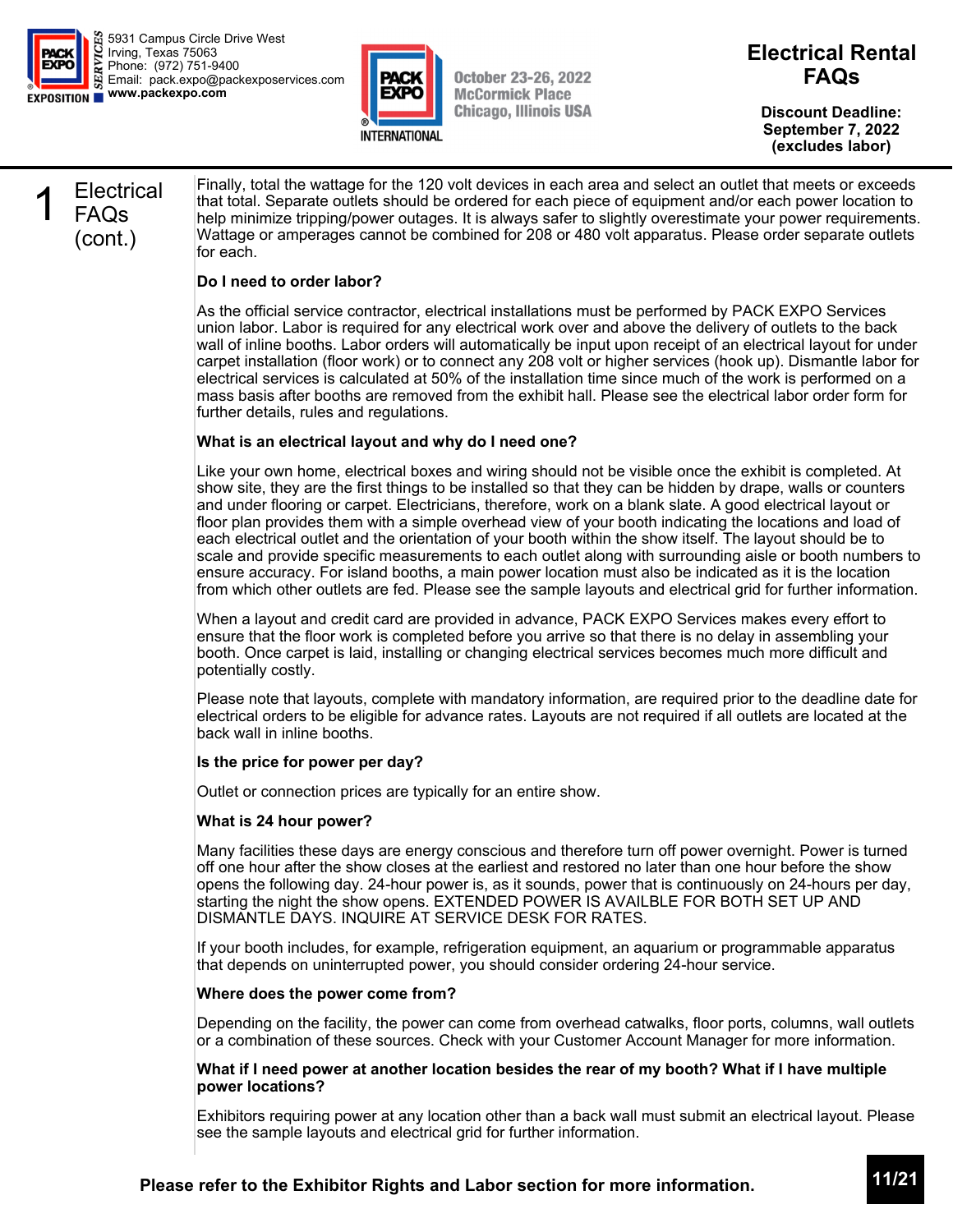



**Discount Deadline: September 7, 2022 (excludes labor)** 

### **Electrical** FAQs (cont.) **How many places will I have to plug in? How many things can I plug in?**  For planning purposes, you should always assume that there is only one connection point per outlet ordered. Power strips can provide additional sockets but do not confuse having more places to plug in with additional power. For example, an order is placed for a 500 watt outlet. A track light with 4–100 watt bulbs is plugged in to a power strip connected to the outlet, using 400 of the 500 watts. Any lighting or equipment now plugged in to a second socket may not exceed 100 watts. Also keep in mind that power strips are designed, for safety purposes, to trip at 1500 watts or 15 amps. Using a power strip with a 2000 watt (20 amp) outlet will reduce it to a 1500 watt outlet. All orders exceeding 120 volt/20 amps provide one connection point only, cannot accommodate power strips and require labor for installation. **Can I bring my own extension cords and power strips? (Also known as plug strips, multi strips, etc.)**  Exhibitors may use their own extension cords and power strips under the following conditions: The equipment must be 3 wire, 14 gauge minimum with a ground. The extension cords must be flat if they are to be laid under carpet. (Labor is required to lay the cords.) All power strips must have circuit protection. Extension cords must be rated for 'extra hard usage' per Chicago code. **Can I run my extension cords under the carpet myself?**  For safety reasons, exhibitors are not allowed to run any electrical wiring under any type of floor covering or where they may be concealed in the booth structure. The show's electrical contractor is liable for electrical installations and therefore must perform all floor or booth work. **Can I bring over carpet wire cover(s) and run my own cords over carpet?**  Running any electrical cords **over** carpet is prohibited. This includes with the use of over carpet Wire Covers, like the below example. Floor work must be done by PES Electricians. **Will my floor work be completed before I arrive?**  Every attempt is made to have floor work completed prior to carpet installation if you have submitted the following: • A completed electrical order form. A valid and authorized credit card to be kept on file for the company. An electrical layout indicating the main power location, dimensions to each power location, the power required at each location, and surrounding aisle or booth numbers to determine orientation of the booth. **Do I need to order electrical labor for a monitor(s) installation?**  IF an exhibitor owns the monitor(s), they are allowed to install it themselves. No other trades can assist (such as carpenters installing the brackets). All rentals must be installed by electricians. Order electrical labor for monitor wall-mounts. Complete the Electrical Labor forms in this section, and select AV Installation. Contact your CAM for further details.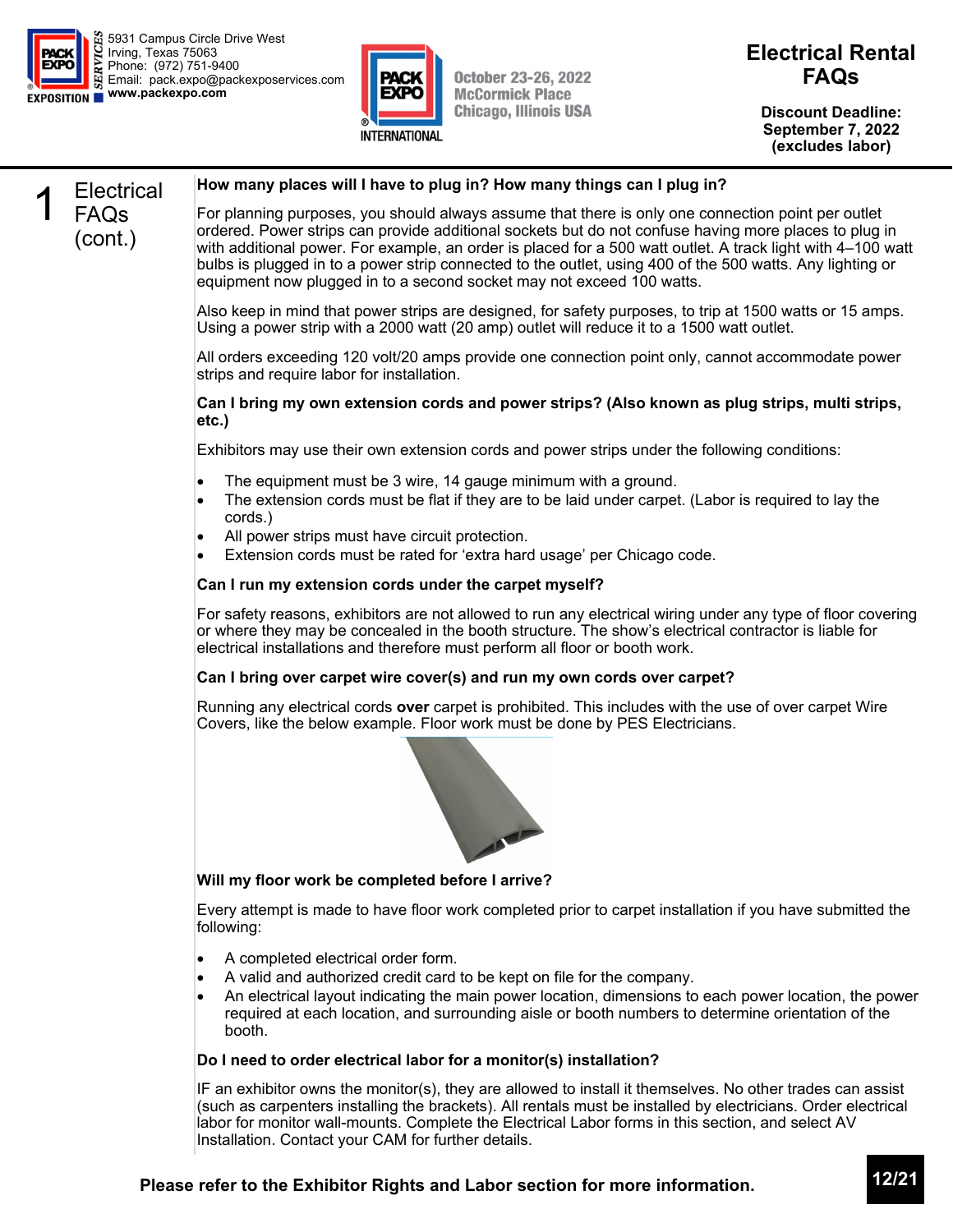



**Discount Deadline: September 7, 2022 (excludes labor)** 

### **Electrical** FAQs (cont.)

#### **When will my power be turned on?**

Power is only guaranteed to be installed before the show opens. Any special requests such as temporary chain motor power, programming machinery or testing equipment should be noted on your order. If you need extended power outside normal setup hours, contact a PACK EXPO Services desk. Electricity will be turned on sixty minutes prior to show opening, and will be turned off within sixty minutes after show close.

#### **Do I need lighting?**

Lighting can dramatically change the impact of an exhibit, no matter the size. Used effectively, lighting can emphasize specific areas of a booth or highlight products. Also, an exhibit will appear dark and uninviting if the surrounding booths are lit and yours is not.

#### **Where will my power be located?**

Inline and peninsula booths will find their main power source on the floor somewhere along the rear drape line of their booth. Island booths need to submit an electrical layout. Please see the sample layouts and electrical grid for further information.

#### **Can I hang my own lights?**

Yes, an exhibitor can hang their own lights and plug them in without ordering labor. If a decorating company has been contracted to install a display, electrical labor is required to install the lights. No other trades can assist.

#### **Do I need to order power for my lighting?**

Exhibitors ordering Electrical Services lighting (those listed on the electrical order form) do not need to order power. It is included in the rental. Exhibitors supplying their own lighting need to order power.

#### **Do I need to order labor to plug in my lights or equipment?**

Exhibitors are welcome to plug in their own standard office devices. Labor is required for all 208 or 480 volt connections and if lights or equipment need wiring or if electrical cords are to be run under the carpet or in concealed areas to ensure that all electrical codes and building rules are met.

#### **How can I save money and frustration when ordering electrical services?**

Most importantly, be sure to submit your order before the discount price deadline date. If an electrical layout is needed, it also must be received, complete with mandatory information, before the deadline date to be eligible for discount pricing. Late orders can be subject up to a 50% increase in cost because of the behind-the-scenes planning required to distribute power.

Don't underestimate your power requirements and work within the local rules, regulations and union jurisdictions. They have been implemented to avoid problems. While it may seem simple to plug in lights and equipment, it is not uncommon for exhibit or non electrical staff to overload circuits. Trouble calls can become expensive when it takes time to find the source of a problem.

If you require carryover electrical labor, you must confirm at the electrical desk that you wish to use labor again the following day. Carryover requests should be confirmed by 1:30 pm each day.

If unsure about labor, call us for direction and if necessary, place a "will call" order before the discount price deadline date. You will only incur a charge if labor is dispatched to your booth but you'll have secured the advance pricing. And, check in with the electrical or service desk as soon as you know you need labor, not at the time you want the electricians in your booth. It will help to avoid delays as we can schedule accordingly.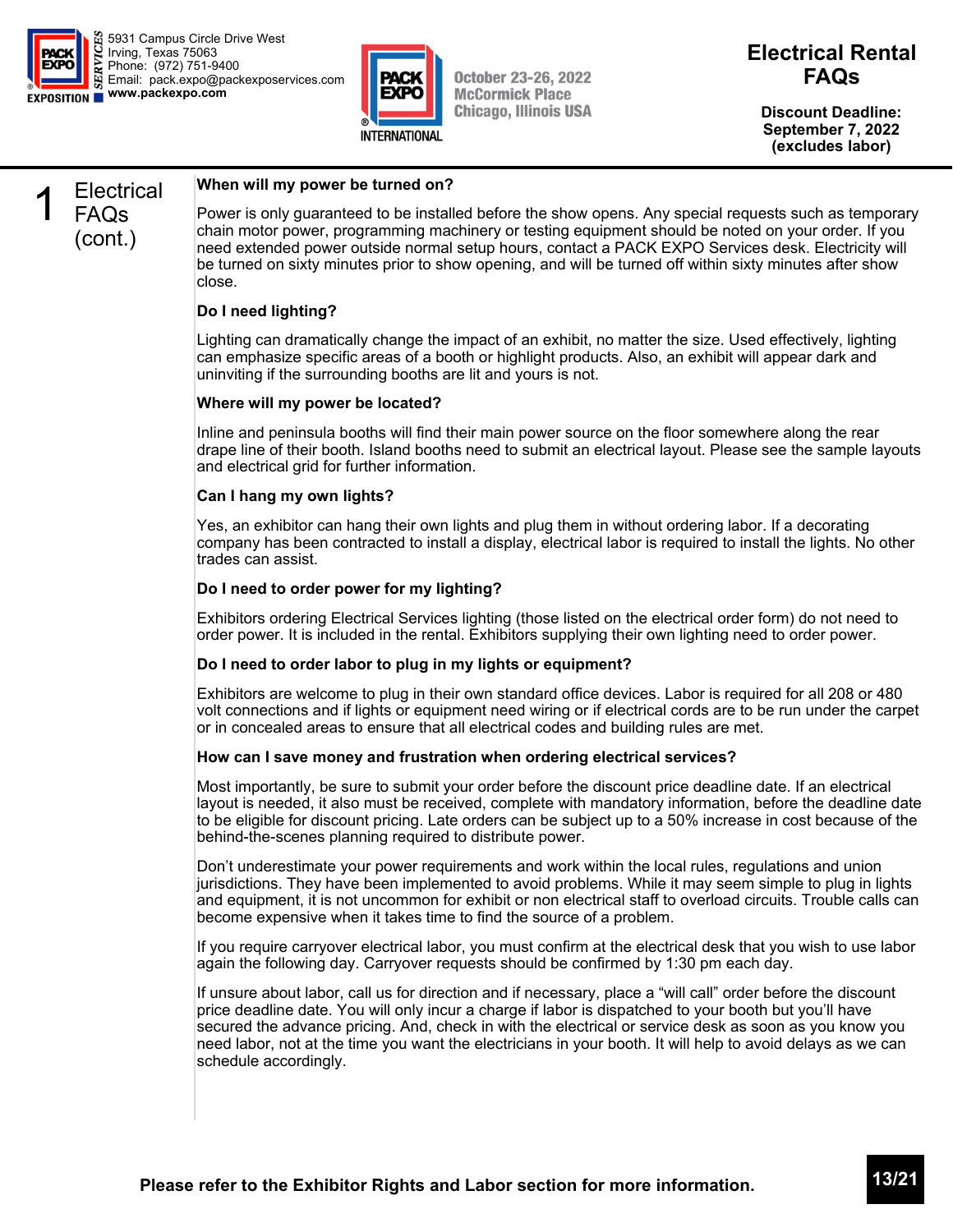

Exhibitor must supply a detailed scaled floor plan showing orientation to<br>\*Overhead Services require scissor lift or condor lift time at our published rate.<br>\*Overhead Services require scissor lift or condor lift time at ou



**October 23-26, 2022 McCormick Place Chicago, Illinois USA** 

### **Electrical Service**

**Discount Deadline: September 7, 2022 (excludes labor)** 

|                                     |                                              | Quantity     | <b>Advance</b><br><b>Price</b> | <b>Standard</b><br><b>Price</b> | <b>Total</b> |
|-------------------------------------|----------------------------------------------|--------------|--------------------------------|---------------------------------|--------------|
| 120 Volt                            | 120 Volt - 500 Watt (5 Amp) Outlet           | X            | 165.90<br>\$                   | $236.95 =$<br>\$                |              |
|                                     | 120 Volt - 500 Watt (5 Amp) Outlet - 24-HR   | $\times$     | $\mathfrak{S}$<br>336.40       | $\mathsf{\$}$<br>$480.55 =$     |              |
| Single                              | 120 Volt - 1000 Watt (10 Amp) Outlet         | X.           | \$<br>237.50                   | $339.30 =$<br>\$                |              |
| Phase -                             | 120 Volt - 1000 Watt (10 Amp) Outlet - 24-HR | $\mathsf{X}$ | 475.00<br>$\frac{3}{2}$        | $\frac{1}{2}$<br>$678.55 =$     |              |
| Floor                               | 120 Volt - 1500 Watt (15 Amp) Outlet         | X            | \$<br>361.65                   | $516.65 =$<br>\$                |              |
| Service is not                      | 120 Volt - 1500 Watt (15 Amp) Outlet - 24-HR | X.           | 722.00<br>\$                   | $$1,031.50 =$                   |              |
| available in<br>Hall B <sub>2</sub> | 120 Volt - 2000 Watt (20 Amp) Outlet         | X            | \$<br>391.60                   | $559.40 =$<br>\$                |              |
|                                     | 120 Volt - 2000 Watt (20 Amp) Outlet - 24-HR | X            | 781.85<br>$\mathfrak{S}$       | $$1,116.90 =$                   |              |
|                                     | 120 Volt - 3000 Watt (30 Amp) Outlet         | X            | 742.00<br>\$                   | $$1,060.00 =$                   |              |
|                                     | 120 Volt - 3000 Watt (30 Amp) Outlet - 24-HR | $\mathsf{X}$ | \$1,508.85                     | $$2,155.50 =$                   |              |
|                                     |                                              |              |                                |                                 |              |
|                                     | 120 Volt - 1000 Watt (10 Amp) Outlet         | X            | 237.50<br>\$                   | $339.30 =$<br>\$                |              |
| 120 Volt                            | 120 Volt - 1000 Watt (10 Amp) Outlet - 24-HR | X            | $\mathfrak{S}$<br>475.00       | $\frac{1}{2}$<br>$678.55 =$     |              |
| Single                              | 120 Volt - 1500 Watt (15 Amp) Outlet         | X            | \$<br>361.65                   | $516.65 =$<br>$\mathbb{S}^-$    |              |
| Phase -                             | 120 Volt - 1500 Watt (15 Amp) Outlet - 24-HR | X            | 722.00<br>$\frac{1}{2}$        | $$1,031.50 =$                   |              |
| Overhead*                           | 120 Volt - 2000 Watt (20 Amp) Outlet         | X            | \$<br>391.60                   | $559.40 =$<br>\$                |              |
|                                     | 120 Volt - 2000 Watt (20 Amp) Outlet - 24-HR | X.           | \$<br>781.85                   | $$1,116.90 =$                   |              |
|                                     | 120 Volt - 3000 Watt (30 Amp) Outlet         | X.           | 742.00<br>\$                   | $$1,060.00 =$                   |              |
|                                     | 120 Volt - 3000 Watt (30 Amp) Outlet - 24-HR | $\times$     | \$1,508.85                     | $$2,155.50 =$                   |              |
|                                     |                                              |              |                                |                                 |              |
|                                     |                                              |              |                                |                                 |              |
| 208 Volt                            | 208 Volt - 20 Amp Outlet                     | X.           | 594.00<br>\$                   | $848.55 =$<br>\$                |              |
| Single                              | 208 Volt - 20 Amp Outlet - 24-HR             | X            | \$1,188.00                     | $$1,697.15 =$                   |              |
| Phase -                             | 208 Volt - 30 Amp Outlet                     | X            | \$776.90                       | $$1,109.85 =$                   |              |
|                                     | 208 Volt - 30 Amp Outlet - 24-HR             | $\times$     | \$1,552.55                     | $$2,217.90 =$                   |              |
| Floor                               | 208 Volt - 60 Amp Outlet                     | X            | \$849.20                       | $$1,213.15 =$                   |              |
| Service is not<br>available in      | 208 Volt - 60 Amp Outlet - 24-HR             | $\times$     | \$1,700.85                     | $$2,429.80 =$                   |              |
| Hall B <sub>2</sub>                 |                                              |              |                                |                                 |              |

**Cancellation Policy:** Cancellations received before Tuesday 10/11/22 will be refunded at 100%. Cancellations received after will be billed at 100%.

| <b>ADDITIONAL INFORMATION</b>                                                                                                                                                                    | <b>CALCULATING YOUR TOTAL</b>                 |       |
|--------------------------------------------------------------------------------------------------------------------------------------------------------------------------------------------------|-----------------------------------------------|-------|
| An electrical floor plan must be provided with this order. See<br>grid on page 21/21.<br>Attached<br>To Follow (Must be received by Disc. Deadline for Advance Rate)<br><b>Standard Location</b> | Subtotal<br>(Transfer Subtotal to page 17/21) |       |
| <b>Exhibiting Company:</b>                                                                                                                                                                       | Booth Number:                                 |       |
| Print Name:                                                                                                                                                                                      | Date:                                         |       |
| Authorizer's Signature:                                                                                                                                                                          |                                               | 14/21 |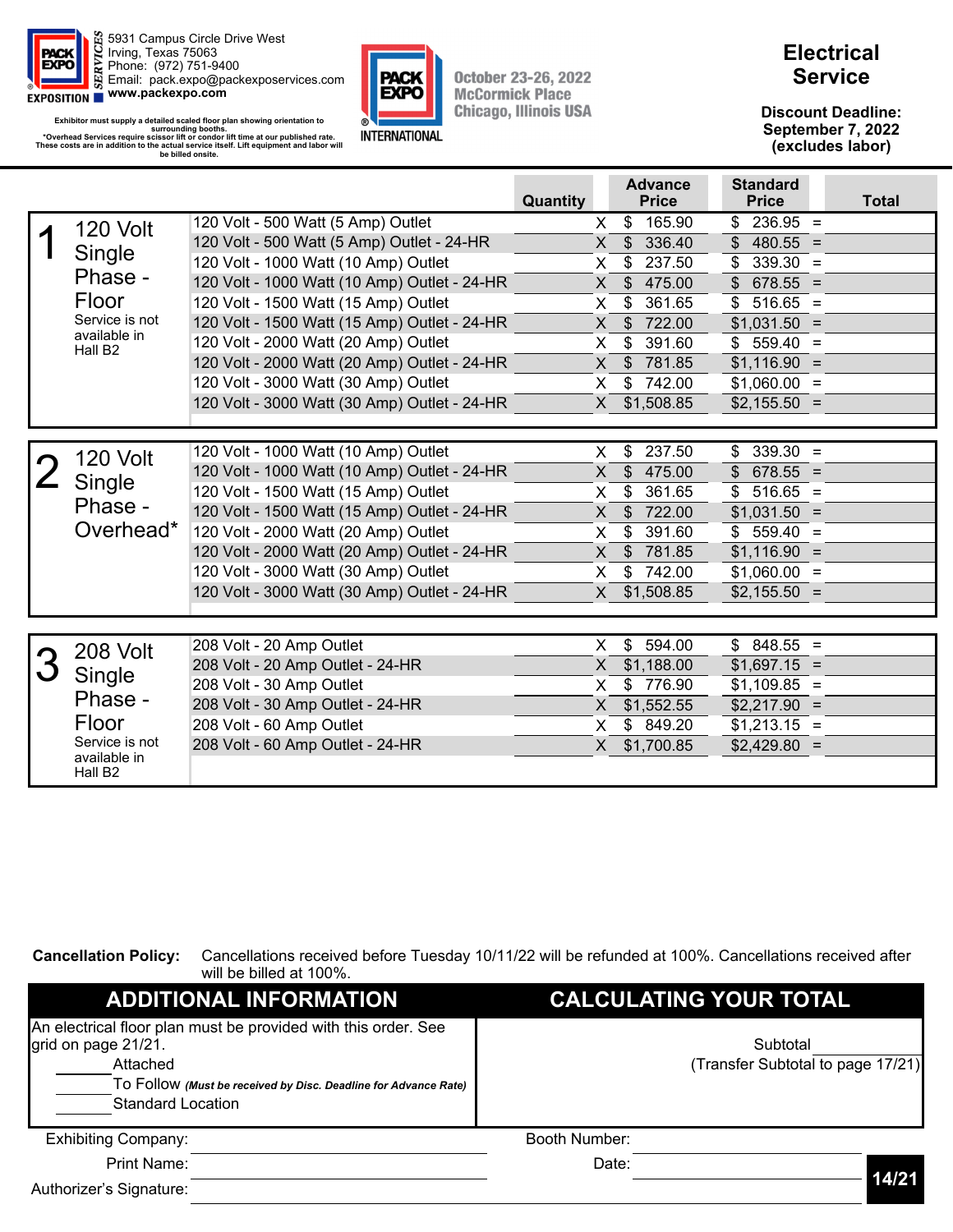

Exhibitor must supply a detailed scaled floor plan showing orientation to<br>surrounding booths.<br>\*Overhead Services require scissor lift or condor lift time at our published rate.<br>These costs are in addition to the actual ser **be billed onsite.** 



**October 23-26, 2022 McCormick Place Chicago, Illinois USA** 

### **Electrical Service Cont'd**

**Discount Deadline: September 7, 2022 (excludes labor)** 

|   |                                   |                                   | Quantity |                | <b>Advance</b><br><b>Price</b> | <b>Standard</b><br><b>Price</b> | <b>Total</b> |
|---|-----------------------------------|-----------------------------------|----------|----------------|--------------------------------|---------------------------------|--------------|
|   | 208 Volt                          | 208 Volt - 20 Amp Outlet          |          | $\mathsf{X}^-$ | \$594.00                       | $$848.55 =$                     |              |
|   |                                   | 208 Volt - 20 Amp Outlet - 24-HR  |          | X.             | \$1,188.00                     | $$1,697.15 =$                   |              |
|   | Single                            | 208 Volt - 30 Amp Outlet          |          | X.             | \$776.90                       | $$1,109.85 =$                   |              |
|   | Phase -                           | 208 Volt - 30 Amp Outlet - 24-HR  |          | $\mathsf{X}$   | \$1,552.55                     | $$2,217.90 =$                   |              |
|   | Overhead*                         | 208 Volt - 60 Amp Outlet          |          | X              | \$849.20                       | $$1,213.15 =$                   |              |
|   | 208V power                        | 208 Volt - 60 Amp Outlet - 24-HR  |          | X.             | \$1,700.85                     | $$2,429.80 =$                   |              |
|   | not available<br>from overhead in | 208 Volt - 100 Amp Outlet         |          | X.             | \$1,700.85                     | $$2,429.80 =$                   |              |
|   | Lakeside halls                    | 208 Volt - 100 Amp Outlet - 24-HR |          | X.             | \$3,400.55                     | $$4,857.90 =$                   |              |
|   |                                   | 208 Volt - 200 Amp Outlet         |          | X.             | \$3,257.10                     | $$4,653.10 =$                   |              |
|   |                                   | 208 Volt - 200 Amp Outlet - 24-HR |          | X              | \$6,513.00                     | $$9,304.35 =$                   |              |
|   |                                   |                                   |          |                |                                |                                 |              |
|   |                                   | 208 Volt - 20 Amp Outlet          |          | $\mathsf{X}$   | \$743.55                       | $$1,062.25 =$                   |              |
|   | 208 Volt                          | 208 Volt - 20 Amp Outlet - 24-HR  |          | X.             | \$1,487.15                     | $$2,124.45 =$                   |              |
|   | <b>Three</b>                      | 208 Volt - 30 Amp Outlet          |          | X.             | \$1,015.05                     | $$1,450.00 =$                   |              |
|   | Phase -                           | 208 Volt - 30 Amp Outlet - 24-HR  |          | X              | \$2,030.15                     | $$2,900.15 =$                   |              |
|   | Floor                             | 208 Volt - 60 Amp Outlet          |          | X.             | \$1,099.90                     | $$1,571.20 =$                   |              |
|   | Service is not                    | 208 Volt - 60 Amp Outlet - 24-HR  |          | X              | \$2,199.70                     | $$3,142.40 =$                   |              |
|   | available in                      |                                   |          |                |                                |                                 |              |
|   | Hall B <sub>2</sub>               |                                   |          |                |                                |                                 |              |
|   |                                   | 208 Volt - 20 Amp Outlet          |          | $\mathsf{X}$   | \$743.55                       | $$1,062.25 =$                   |              |
|   | 208 Volt                          | 208 Volt - 20 Amp Outlet - 24-HR  |          | $\mathsf{X}^-$ | \$1,487.15                     | $$2,124.45 =$                   |              |
| n | <b>Three</b>                      | 208 Volt - 30 Amp Outlet          |          | X.             | \$1,015.05                     | $$1,450.00 =$                   |              |
|   | Phase -                           | 208 Volt - 30 Amp Outlet - 24-HR  |          | X.             | \$2,030.15                     | $$2,900.15 =$                   |              |
|   | Overhead*                         | 208 Volt - 60 Amp Outlet          |          | X.             | \$1,099.90                     | $$1,571.20 =$                   |              |
|   | 208V power                        | 208 Volt - 60 Amp Outlet - 24-HR  |          |                | X \$2,199.70                   | $$3,142.40 =$                   |              |
|   | not available                     | 208 Volt - 100 Amp Outlet         |          | X.             | \$1,793.20                     | $$2,561.65 =$                   |              |
|   | from overhead in                  | 208 Volt - 100 Amp Outlet - 24-HR |          |                |                                |                                 |              |
|   | Lakeside halls                    |                                   |          | X.             | \$3,587.60                     | $$5,125.10 =$                   |              |

**Cancellation Policy:** Cancellations received before Tuesday 10/11/22 will be refunded at 100%. Cancellations received after will be billed at 100%.

| <b>ADDITIONAL INFORMATION</b>                                                                                                                                                                    | <b>CALCULATING YOUR TOTAL</b>                 |       |
|--------------------------------------------------------------------------------------------------------------------------------------------------------------------------------------------------|-----------------------------------------------|-------|
| An electrical floor plan must be provided with this order. See<br>grid on page 21/21.<br>Attached<br>To Follow (Must be received by Disc. Deadline for Advance Rate)<br><b>Standard Location</b> | Subtotal<br>(Transfer Subtotal to page 17/21) |       |
| <b>Exhibiting Company:</b>                                                                                                                                                                       | Booth Number:                                 |       |
| Print Name:                                                                                                                                                                                      | Date:                                         |       |
| Authorizer's Signature:                                                                                                                                                                          |                                               | 15/21 |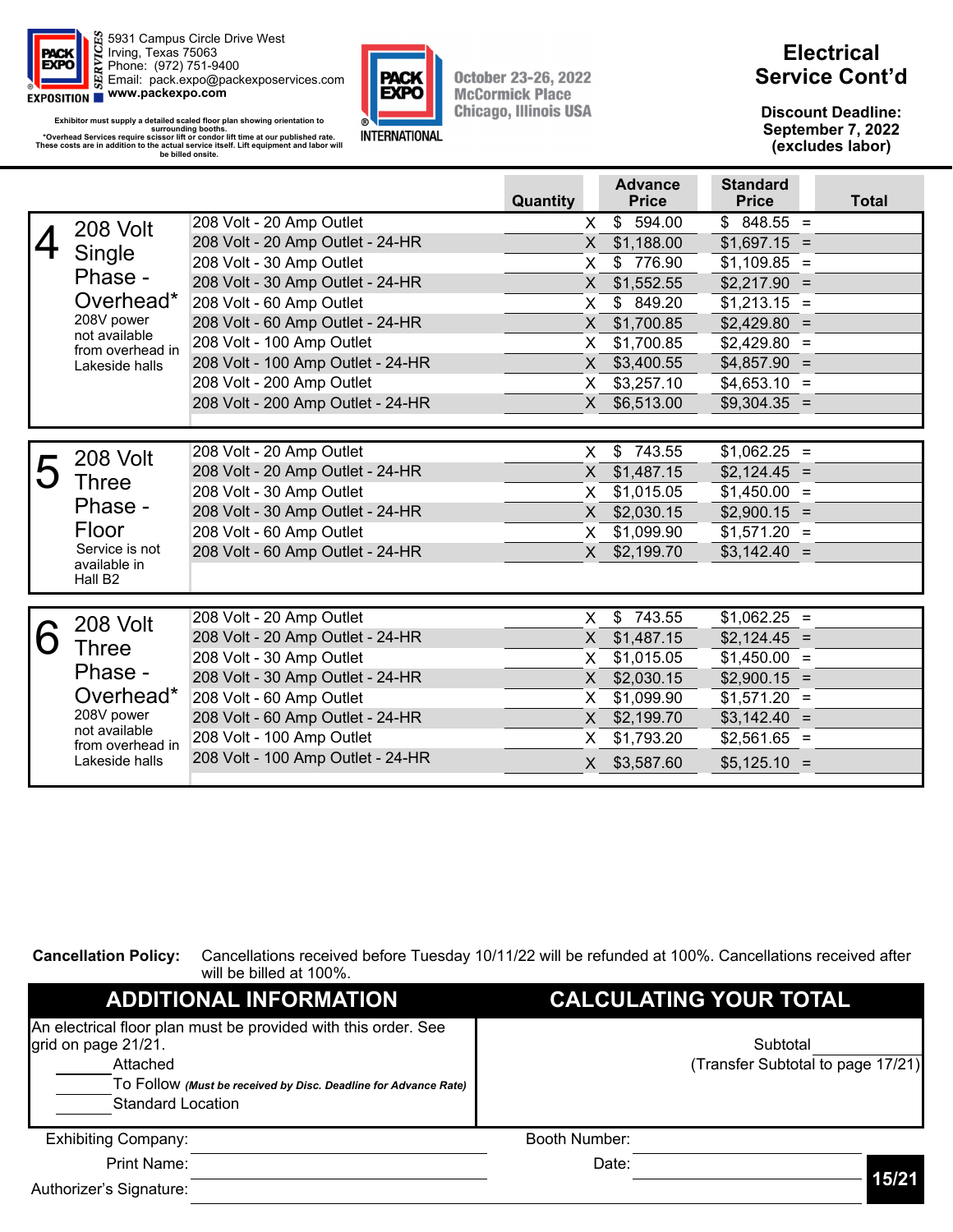

Exhibitor must supply a detailed scaled floor plan showing orientation to<br>surrounding booths.<br>\*Overhead Services require scissor lift or condor lift time at our published rate.<br>These costs are in addition to the actual ser **be billed onsite.** 



**October 23-26, 2022 McCormick Place Chicago, Illinois USA** 

### **Electrical Service Cont'd**

**Discount Deadline: September 7, 2022 (excludes labor)** 

|                                                                                                               |                                                                                                                                                                                                                                                                                                                                  | Quantity | <b>Advance</b><br><b>Price</b>                                                                                                                                            | <b>Standard</b><br><b>Price</b>                                                                                                                                         | <b>Total</b> |
|---------------------------------------------------------------------------------------------------------------|----------------------------------------------------------------------------------------------------------------------------------------------------------------------------------------------------------------------------------------------------------------------------------------------------------------------------------|----------|---------------------------------------------------------------------------------------------------------------------------------------------------------------------------|-------------------------------------------------------------------------------------------------------------------------------------------------------------------------|--------------|
| 208 Volt<br><b>Three</b><br>Phase -<br>Overhead*<br>(cont.)                                                   | 208 Volt - 200 Amp Outlet<br>208 Volt - 200 Amp Outlet - 24-HR<br>208 Volt - 400 Amp Outlet<br>208 Volt - 400 Amp Outlet - 24-HR                                                                                                                                                                                                 |          | X \$ 3,587.60<br>X \$ 7,175.10<br>X \$ 7,174.10<br>X \$13,455.00                                                                                                          | $$5,125.10 =$<br>$$10,250.20 =$<br>$$9,614.25 =$<br>$$19,221.35 =$                                                                                                      |              |
| 480 Volt<br>Three<br>Phase -<br>Floor<br>480V power not<br>available from<br>floor in West hall<br>or Hall B2 | 480 Volt - 20 Amp Outlet<br>480 Volt - 20 Amp Outlet - 24-HR<br>480 Volt - 30 Amp Outlet<br>480 Volt - 30 Amp Outlet - 24-HR<br>480 Volt - 60 Amp Outlet<br>480 Volt - 60 Amp Outlet - 24-HR<br>480 Volt - 100 Amp Outlet<br>480 Volt - 100 Amp Outlet - 24-HR                                                                   |          | $X$ \$<br>893.15<br>X \$ 1,786.20<br>X \$ 1,173.40<br>X \$ 2,344.40<br>X \$ 1,591.20<br>X \$ 3,182.35<br>X \$ 1,844.35<br>X \$ 3,687.30                                   | $$1,275.90 =$<br>$$2,551.75 =$<br>$$1,676.30 =$<br>$$3,349.00 =$<br>$$2,273.15 =$<br>$$4,546.25 =$<br>$$2,634.75 =$<br>$$5,267.60 =$                                    |              |
| 480 Volt<br>Three<br>Phase -<br>Overhead*                                                                     | 480 Volt - 20 Amp Outlet<br>480 Volt - 20 Amp Outlet - 24-HR<br>480 Volt - 30 Amp Outlet<br>480 Volt - 30 Amp Outlet - 24-HR<br>480 Volt - 60 Amp Outlet<br>480 Volt - 60 Amp Outlet - 24-HR<br>480 Volt - 100 Amp Outlet<br>480 Volt - 100 Amp Outlet - 24-HR<br>480 Volt - 200 Amp Outlet<br>480 Volt - 200 Amp Outlet - 24-HR |          | $X$ \$<br>893.15<br>X \$ 1,786.20<br>X \$ 1,173.40<br>X \$ 2,344.40<br>X \$ 1,591.20<br>X \$ 3,182.35<br>X \$ 1,844.35<br>X \$ 3,687.30<br>X \$ 3,386.40<br>X \$ 7,373.50 | $$1,275.90 =$<br>$$2,551.75 =$<br>$$1,676.30 =$<br>$$3,349.00 =$<br>$$2,273.15 =$<br>$$4,546.25 =$<br>$$2,634.75 =$<br>$$5,267.60 =$<br>$$5,267.60 =$<br>$$10,533.55 =$ |              |
| Transformers                                                                                                  | Transformer Rental<br>Buck & Boost Transformer (Per Amp)<br>Transforming V to                                                                                                                                                                                                                                                    | $\vee$   | $X$ \$<br>83.15<br>$X$ \$<br>9.30                                                                                                                                         | $118.75 =$<br>\$<br>$\overline{\mathbf{3}}$<br>$13.35 =$                                                                                                                |              |

**Cancellation Policy:** Cancellations received before Tuesday 10/11/22 will be refunded at 100%. Cancellations received after will be billed at 100%.

| <b>ADDITIONAL INFORMATION</b>                                                                                                                                                                    | <b>CALCULATING YOUR TOTAL</b>                 |       |
|--------------------------------------------------------------------------------------------------------------------------------------------------------------------------------------------------|-----------------------------------------------|-------|
| An electrical floor plan must be provided with this order. See<br>grid on page 21/21.<br>Attached<br>To Follow (Must be received by Disc. Deadline for Advance Rate)<br><b>Standard Location</b> | Subtotal<br>(Transfer Subtotal to page 17/21) |       |
| <b>Exhibiting Company:</b>                                                                                                                                                                       | Booth Number:                                 |       |
| Print Name:                                                                                                                                                                                      | Date:                                         |       |
| Authorizer's Signature:                                                                                                                                                                          |                                               | 16/21 |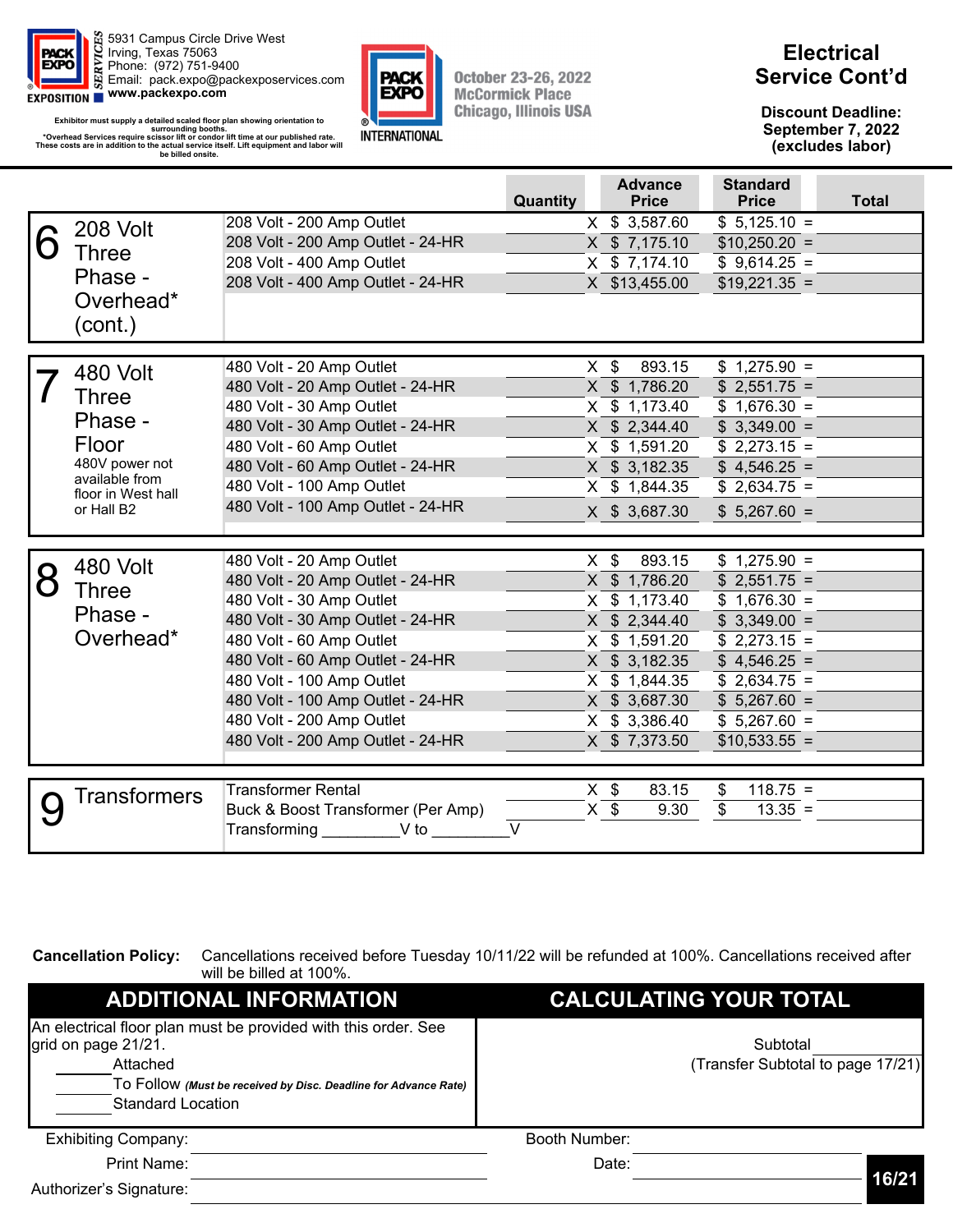



### **Electrical Service Cont'd**

**Discount Deadline: September 7, 2022 (excludes labor)** 

| Exhibitor must supply a detailed scaled floor plan showing orientation to<br>surrounding booths.<br>*Overhead Services require scissor lift or condor lift time at our published rate.<br>These costs are in addition to the actual service itself. Lift equipment and labor will<br>be billed onsite. | INTERNATIONAL                                                                                                                                                                                                                                                                                                                                                                                                                                                                                                                                                                                                                                                                                                                                                                                                                                                                                                                                                                                                                                                                                                                                                                                                                                                                                                                                                                                                                                                                                                                                                                                                                                                                                                                                                                                                                                                                                                                                                                                                                                                                                                                                                                                                                                                                                                                                                                                                                                                                                                                                                                                                                                                                                                                                                                                                                                                                                                                                                                                                                                                                                                                                                                                                                                                                                                                                                                                                                     |          |                                                                         |                                                                                          | September 7, 2022<br>(excludes labor) |
|--------------------------------------------------------------------------------------------------------------------------------------------------------------------------------------------------------------------------------------------------------------------------------------------------------|-----------------------------------------------------------------------------------------------------------------------------------------------------------------------------------------------------------------------------------------------------------------------------------------------------------------------------------------------------------------------------------------------------------------------------------------------------------------------------------------------------------------------------------------------------------------------------------------------------------------------------------------------------------------------------------------------------------------------------------------------------------------------------------------------------------------------------------------------------------------------------------------------------------------------------------------------------------------------------------------------------------------------------------------------------------------------------------------------------------------------------------------------------------------------------------------------------------------------------------------------------------------------------------------------------------------------------------------------------------------------------------------------------------------------------------------------------------------------------------------------------------------------------------------------------------------------------------------------------------------------------------------------------------------------------------------------------------------------------------------------------------------------------------------------------------------------------------------------------------------------------------------------------------------------------------------------------------------------------------------------------------------------------------------------------------------------------------------------------------------------------------------------------------------------------------------------------------------------------------------------------------------------------------------------------------------------------------------------------------------------------------------------------------------------------------------------------------------------------------------------------------------------------------------------------------------------------------------------------------------------------------------------------------------------------------------------------------------------------------------------------------------------------------------------------------------------------------------------------------------------------------------------------------------------------------------------------------------------------------------------------------------------------------------------------------------------------------------------------------------------------------------------------------------------------------------------------------------------------------------------------------------------------------------------------------------------------------------------------------------------------------------------------------------------------------|----------|-------------------------------------------------------------------------|------------------------------------------------------------------------------------------|---------------------------------------|
|                                                                                                                                                                                                                                                                                                        |                                                                                                                                                                                                                                                                                                                                                                                                                                                                                                                                                                                                                                                                                                                                                                                                                                                                                                                                                                                                                                                                                                                                                                                                                                                                                                                                                                                                                                                                                                                                                                                                                                                                                                                                                                                                                                                                                                                                                                                                                                                                                                                                                                                                                                                                                                                                                                                                                                                                                                                                                                                                                                                                                                                                                                                                                                                                                                                                                                                                                                                                                                                                                                                                                                                                                                                                                                                                                                   | Quantity | <b>Advance</b><br><b>Price</b>                                          | <b>Standard</b><br><b>Price</b>                                                          | <b>Total</b>                          |
| Lights                                                                                                                                                                                                                                                                                                 | Price includes Outlet and Labor for Light Only.<br>Please call PES at 972-751-9400 for custom lights and lighting package information.<br>Arm Light (requires hard back wall)<br>Single Light Stand<br>Double Light Stand<br>1000 Watt Overhead <sup>1</sup> Quartz Light                                                                                                                                                                                                                                                                                                                                                                                                                                                                                                                                                                                                                                                                                                                                                                                                                                                                                                                                                                                                                                                                                                                                                                                                                                                                                                                                                                                                                                                                                                                                                                                                                                                                                                                                                                                                                                                                                                                                                                                                                                                                                                                                                                                                                                                                                                                                                                                                                                                                                                                                                                                                                                                                                                                                                                                                                                                                                                                                                                                                                                                                                                                                                         |          | $X$ \$<br>205.40<br>$X$ \$<br>174.45<br>X \$ 270.05<br>$X$ \$<br>497.65 | 293.45<br>\$<br>$=$<br>\$<br>249.20<br>$=$<br>\$<br>385.80<br>$=$<br>\$<br>710.85<br>$=$ |                                       |
|                                                                                                                                                                                                                                                                                                        | $1$ May require labor and/or lift at additional charge, not available in some locations.                                                                                                                                                                                                                                                                                                                                                                                                                                                                                                                                                                                                                                                                                                                                                                                                                                                                                                                                                                                                                                                                                                                                                                                                                                                                                                                                                                                                                                                                                                                                                                                                                                                                                                                                                                                                                                                                                                                                                                                                                                                                                                                                                                                                                                                                                                                                                                                                                                                                                                                                                                                                                                                                                                                                                                                                                                                                                                                                                                                                                                                                                                                                                                                                                                                                                                                                          |          |                                                                         |                                                                                          |                                       |
| Conditions.                                                                                                                                                                                                                                                                                            | To honor discount prices we must receive your order with full payment prior to the deadline date along with a floor plan<br>indicating the main power location and distribution points, if applicable (see below).<br>The combination of all outlets and booth power greater than 20 amps and/or with a voltage greater than 120 volts<br>$\bullet$<br>will require electrical labor. Labor is required to inspect equipment pre-wired to plug into our system. Exhibitors are not<br>permitted to use power unless ordered. Exhibitors found using outlets without an order will be subject to the regular rate for<br>outlets used. No credits will be issued on unused outlets or lights installed as ordered.<br>ELECTRICAL LABOR - Labor rates are subject to labor contract effective at time of show. Labor before 8:00 am and<br>$\bullet$<br>after 4:30 pm and Saturdays will be at the Overtime rate. Sundays and Holidays will be at the Double Time rate.<br>Starting time can only be guaranteed when labor is requested for the start of the working day at 8:00 am. The minimum<br>charge per booth is one-half (1/2) hour for installation and one-half (1/2) hour for dismantle. Labor dismantle is charged at up<br>to 50% of total install charges, overtime rates may apply. Time will commence per exhibitor's request. Failure to start labor at<br>requested time will result in a one-half (1/2) hour charge per electrician requested, unless 24-hour advance notice is provided<br>in writing.<br>All booths requiring labor must send a booth floor plan to your Customer Account Manager. PDF, JPG and CAD files<br>$\bullet$<br>preferred. They can also be faxed to 972-751-9500. Please write your booth number and show name on the fax. To<br>receive the advance rate, the booth layout form or a scaled plan for electrical distribution, with orientation to other<br>surrounding booths, must be attached to this form or emailed to your Customer Account Manager.<br>Outlet prices for 120 Volt power include the delivery of the service to one location at the rear of the booth for peninsula and<br>$\bullet$<br>in-line booths. If you require outlets in other locations, have lights or electrical items to hang or erect, or have other electrical<br>requirements, please see the Electrical Labor order form for rates and instructions.<br>Multi drops will be an additional labor charges or lift charges. A scaled floor plan is required for orders with multiple outlet<br>$\bullet$<br>locations and/or island booths. If a power location in an island booth is not provided prior to show move-in, a location will be<br>determined by PES in order to maintain delivery schedules. Relocation of the service will incur a labor charge.<br>Electricity is turned on 60 minutes prior to show opening and turned off 60 minutes after show closes on show days. Power<br>$\bullet$<br>will be turned off immediately after final show closing. If you require power outside of actual show hours, special<br>arrangements should be made in advance. Additional charges will apply.<br>If an uninterrupted power supply is required for the full duration of the show, please order 24-hour power.<br>If a dedicated circuit is required, please order 2000 watts/20 amps.<br>Separate outlets should be ordered for each piece of equipment and/or each power location. |          |                                                                         |                                                                                          |                                       |

Extension cords and power strips are available at all PES Service Desks.

**Cancellation Policy:** Cancellations received before Tuesday 10/11/22 will be refunded at 100%. Cancellations received after will be billed at 100%. Please refer to the show Terms and Conditions for additional information.

| <b>ADDITIONAL INFORMATION</b>                                                         | <b>CALCULATING YOUR TOTAL</b>                 |          |
|---------------------------------------------------------------------------------------|-----------------------------------------------|----------|
| An electrical floor plan must be provided with this order.<br>See grid on page 21/21. | Subtotal                                      |          |
| Attached                                                                              | Taxes and Fees Multiplied by 9% of Subtotal   |          |
| TO FOIIOW (Must be received by Disc. Deadline for Advance Rate)                       | Late Floorplan Fee (received after 10/3/2022) | \$500.00 |
| <b>Standard Location</b>                                                              | <b>TOTAL</b>                                  |          |
| <b>Exhibiting Company:</b>                                                            | Booth Number:                                 |          |
| Print Name:                                                                           | Date:                                         |          |
| Authorizer's Signature:                                                               |                                               | 17/21    |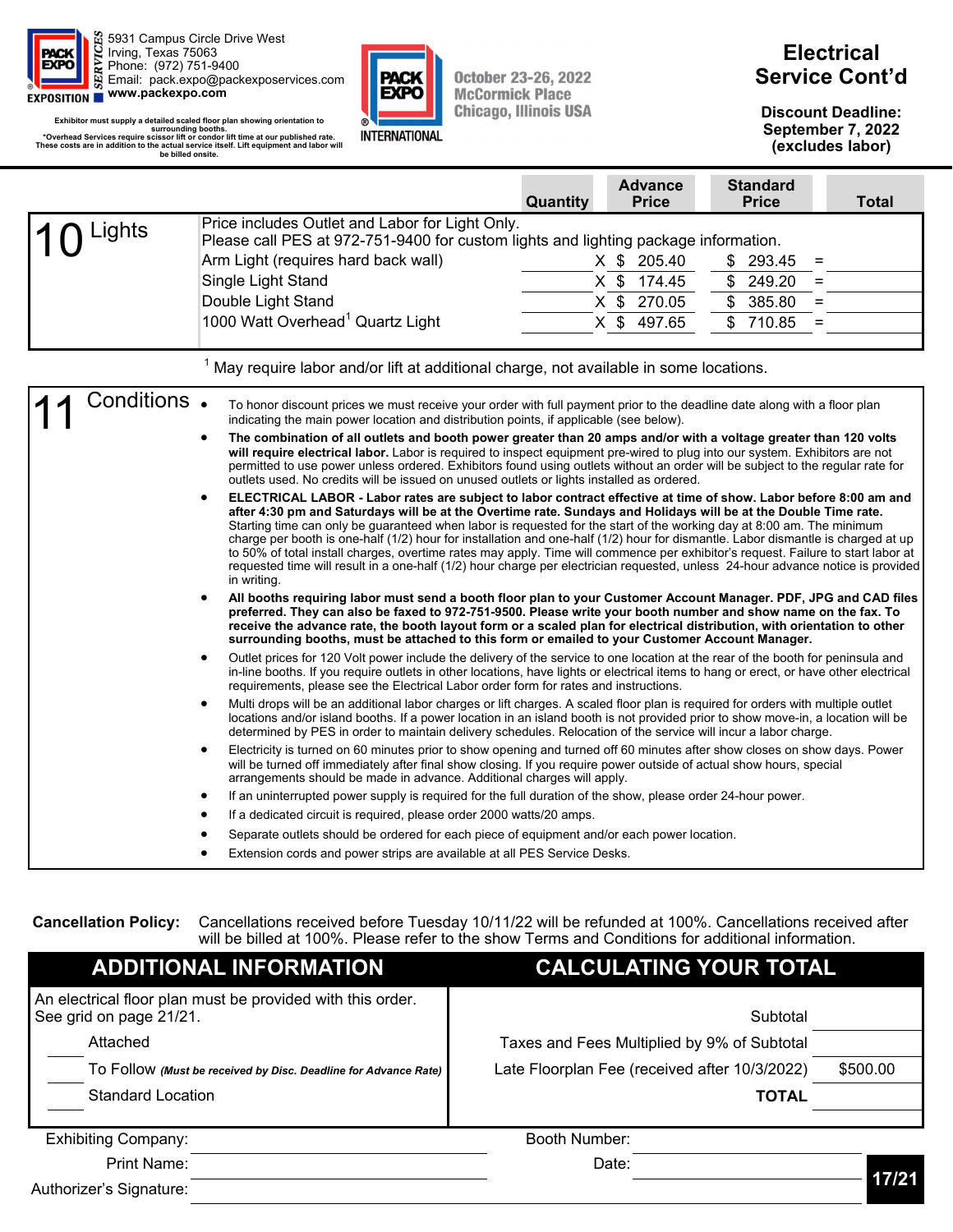

**Exhibitor must supply a detailed scaled floor plan showing orientation to**  surrounding booths.<br>Coverhead Services require scissor lift or condor lift time at our published rate. **\***<br>These costs are in addition to the actual service itself. Lift equipment and labor will **be billed onsite.** 



**October 23-26, 2022 McCormick Place Chicago, Illinois USA** 

### **Electrical Equipment Rental**

**Discount Deadline: September 7, 2022 (excludes labor)** 

|                                               | Quantity |                                                        | <b>Price</b>         |                      | <b>Total</b>                                                                       |
|-----------------------------------------------|----------|--------------------------------------------------------|----------------------|----------------------|------------------------------------------------------------------------------------|
|                                               |          |                                                        |                      |                      |                                                                                    |
| Condor Lift (with crew) - ST                  |          |                                                        |                      |                      |                                                                                    |
| Condor Lift (with crew) - OT                  |          |                                                        |                      |                      |                                                                                    |
| Condor Lift (with crew) - DT                  |          |                                                        |                      |                      |                                                                                    |
| Scissor Lift crew consists of 1 Operator only |          |                                                        |                      |                      |                                                                                    |
| Scissor Lift (with crew) - ST                 |          |                                                        |                      |                      |                                                                                    |
| Scissor Lift (with crew) - OT                 |          |                                                        |                      |                      |                                                                                    |
| Scissor Lift (with crew) - DT                 |          |                                                        |                      |                      |                                                                                    |
| Labor and<br>Equipment<br><b>Rates</b>        |          | Condor crew consists of 1 Operator and 1 Ground Person | X.<br>X.<br>X.<br>X. | S.<br>\$<br>S.<br>\$ | $666.00 =$<br>$779.65 =$<br>$$887.55 =$<br>$440.10 =$<br>$496.35 =$<br>$$549.20 =$ |

Start time guaranteed only at start of working day

- One-half (1/2) hour minimum labor thereafter is charged in half (1/2) hour increments
- Multi drops will be an additional labor charge or lift charge.

Straight Time (ST): 8:00 am to 4:30 pm, Monday through Friday

Overtime (OT): 4:30 pm to Midnight, Monday through Friday; first (8) hours at work on Saturday up to 4:30 pm

Double Time (DT): Midnight to 8:00 am, Monday through Friday; after (8) hours at work on Saturday, or after 4:30 pm on Saturday regardless of starting time; ALL DAY Sunday and Holidays

Gratuities in any form, including cash, gifts, or labor hours for work not actually performed are prohibited by PES. All rates are subject to change if necessitated by increased labor and material costs.

#### **Dismantle labor rates will be calculated at one-half of the install labor hours, with a half hour minimum.**

Starting times can only be guaranteed when labor is requested for 8:00 am. Confirm labor by 1:30 pm the day before date requested.

Reserve labor below.

| INSTALL/<br><b>DISMANTLE</b> | <b>DATE</b> | <b>TIME</b> | # OF FORKLIFT<br><b>CREWS</b> | # OF<br>LABORERS | # OF<br><b>HOURS</b> | <b>RATE</b> | TOTAL -<br><b>HOURS x LABORERS x RATE</b> |
|------------------------------|-------------|-------------|-------------------------------|------------------|----------------------|-------------|-------------------------------------------|
|                              |             |             |                               |                  |                      |             |                                           |
|                              |             |             |                               |                  |                      |             |                                           |
|                              |             |             |                               |                  |                      |             |                                           |
|                              |             |             |                               |                  |                      |             |                                           |

**Cancellation Policy:** Cancellations received before Tuesday 10/11/22 will be refunded at 100%. Cancellations received after will be billed at 100%. Please refer to the show Terms and Conditions for additional information.

| <b>ADDITIONAL INFORMATION</b>                                                                                    | <b>CALCULATING YOUR TOTAL</b> |              |  |  |  |  |  |  |  |  |
|------------------------------------------------------------------------------------------------------------------|-------------------------------|--------------|--|--|--|--|--|--|--|--|
| Can't find it? Please call your Customer Account Manager<br>(CAM) with any questions, needs or special requests. |                               | <b>TOTAL</b> |  |  |  |  |  |  |  |  |
| <b>Exhibiting Company:</b>                                                                                       | Booth Number:                 |              |  |  |  |  |  |  |  |  |
| Print Name:<br>Authorizer's Signature:                                                                           | Date:                         | 18/21        |  |  |  |  |  |  |  |  |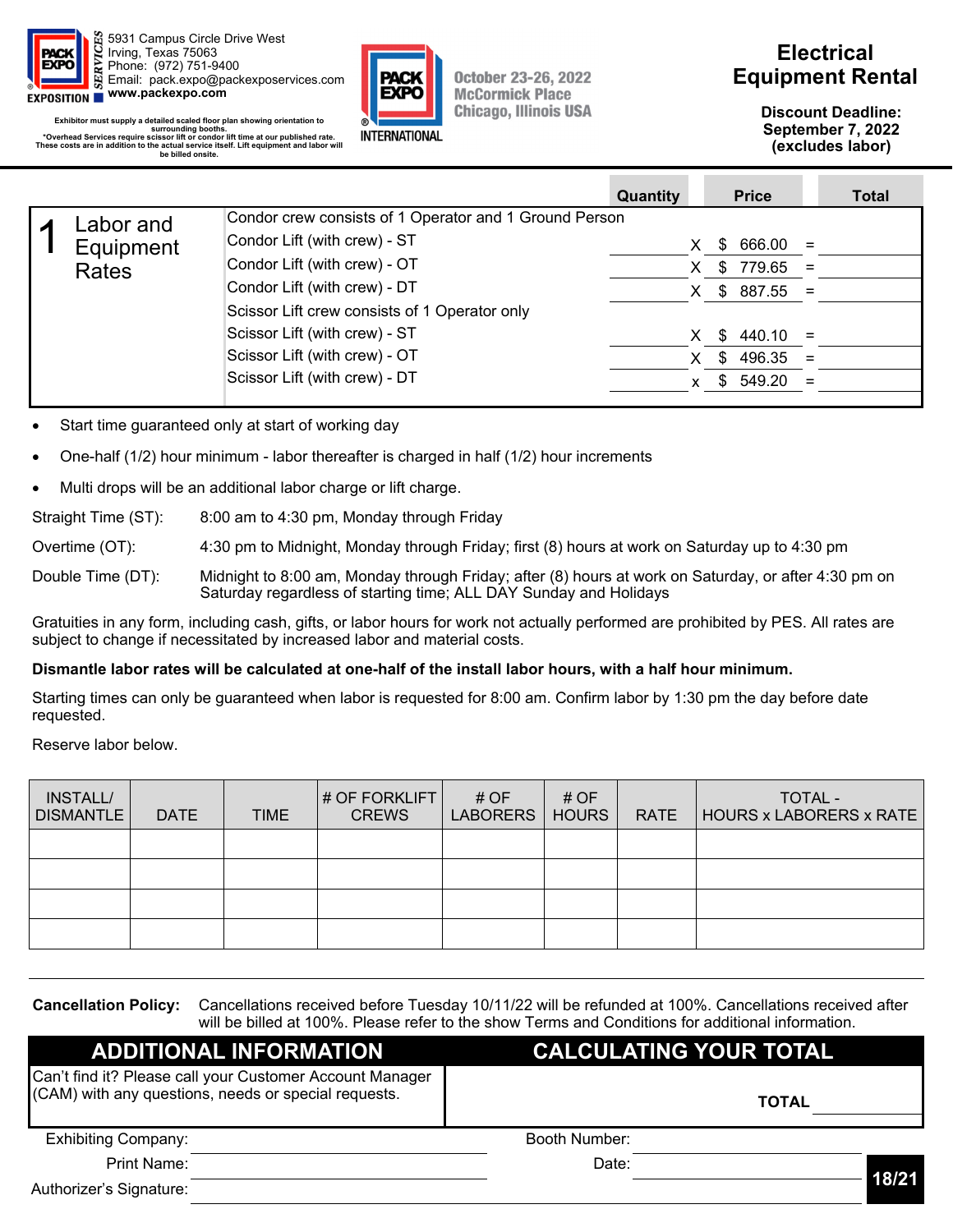

EYBO **INTERNATIONAL** 

**October 23-26, 2022 McCormick Place Chicago, Illinois USA**  **Electrical Labor** 

**Discount Deadline: September 7, 2022 (excludes labor)** 

**COMPLETE THIS FORM FOR ALL ELECTRICAL LABOR NEEDED. Use this form to prepay for estimated electrical labor. Continues on next page.** 

|                                        |                       |                                           | Quantity        | <b>Price</b> | <b>Total</b> |
|----------------------------------------|-----------------------|-------------------------------------------|-----------------|--------------|--------------|
| Labor and<br>Equipment<br><b>Rates</b> |                       | Electrical Labor - ST                     | X.              | $$123.00 =$  |              |
|                                        | Electrical Labor - OT | X.                                        | $$178.00 =$     |              |              |
|                                        | Electrical Labor - DT |                                           | $X$ \$ 232.00 = |              |              |
|                                        | Straight Time (ST):   | 8:00 am to 4:30 pm, Monday through Friday |                 |              |              |

| Overtime (OT):    | 4:30 pm to Midnight, Monday through Friday; first (8) hours at work on Saturday up to 4:30 pm                                                                             |
|-------------------|---------------------------------------------------------------------------------------------------------------------------------------------------------------------------|
| Double Time (DT): | Midnight to 8:00 am, Monday through Friday; after (8) hours at work on Saturday, or after 4:30 pm on<br>Saturday regardless of starting time; ALL DAY Sunday and Holidays |

Starting time can be guaranteed only when labor is requested 24-hours in advance for the start of the working day at 8:00 am.

Exhibit labor for 8:00 am starting times will be dispatched to booth space. For all other starting times, check-in at a labor desk one-hour before the time requested. Labor cancelled without a 24-hour notice shall be charged a one-half (1/2) hour cancellation fee per worker. If the exhibitor fails to use the workers at the time confirmed, a one-half (1/2) hour "no-show" charge per worker will apply.

The minimum charge for labor is one-half (1/2) hour per worker. Labor thereafter is charged in half (1/2) hour increments.

**Labor dismantle is charged at 50% of labor installation charges, with a half hour minimum (overtime rates may apply).** 

208V and 480V power requires labor.

#### **PLEASE COMPLETE THE NEXT PAGE.**

Estimate the number of workers and hour(s) per worker needed for installation and dismantling. Invoice will be calculated according to actual hours worked.

**Floor Work** and **Booth Work** should be scheduled in the space provided on page 20/21.

**Cancellation Policy:** Cancellations received before Tuesday 10/11/22 will be refunded at 100%. Cancellations received after will be billed at 100%. Please refer to the show Terms and Conditions for additional information.

| <b>ADDITIONAL INFORMATION</b>                                                                                                                                 | <b>CALCULATING YOUR TOTAL</b> |              |  |  |  |  |  |  |  |
|---------------------------------------------------------------------------------------------------------------------------------------------------------------|-------------------------------|--------------|--|--|--|--|--|--|--|
| Labor for Friday/Saturday must be ordered 3-days prior to<br>first day of move-in. Labor ordered on Friday/Saturday, will<br>not be guaranteed straight time. |                               | <b>TOTAL</b> |  |  |  |  |  |  |  |
| <b>Exhibiting Company:</b>                                                                                                                                    | Booth Number:                 |              |  |  |  |  |  |  |  |
| Print Name:                                                                                                                                                   | Date:                         |              |  |  |  |  |  |  |  |
| Authorizer's Signature:                                                                                                                                       |                               | 19/21        |  |  |  |  |  |  |  |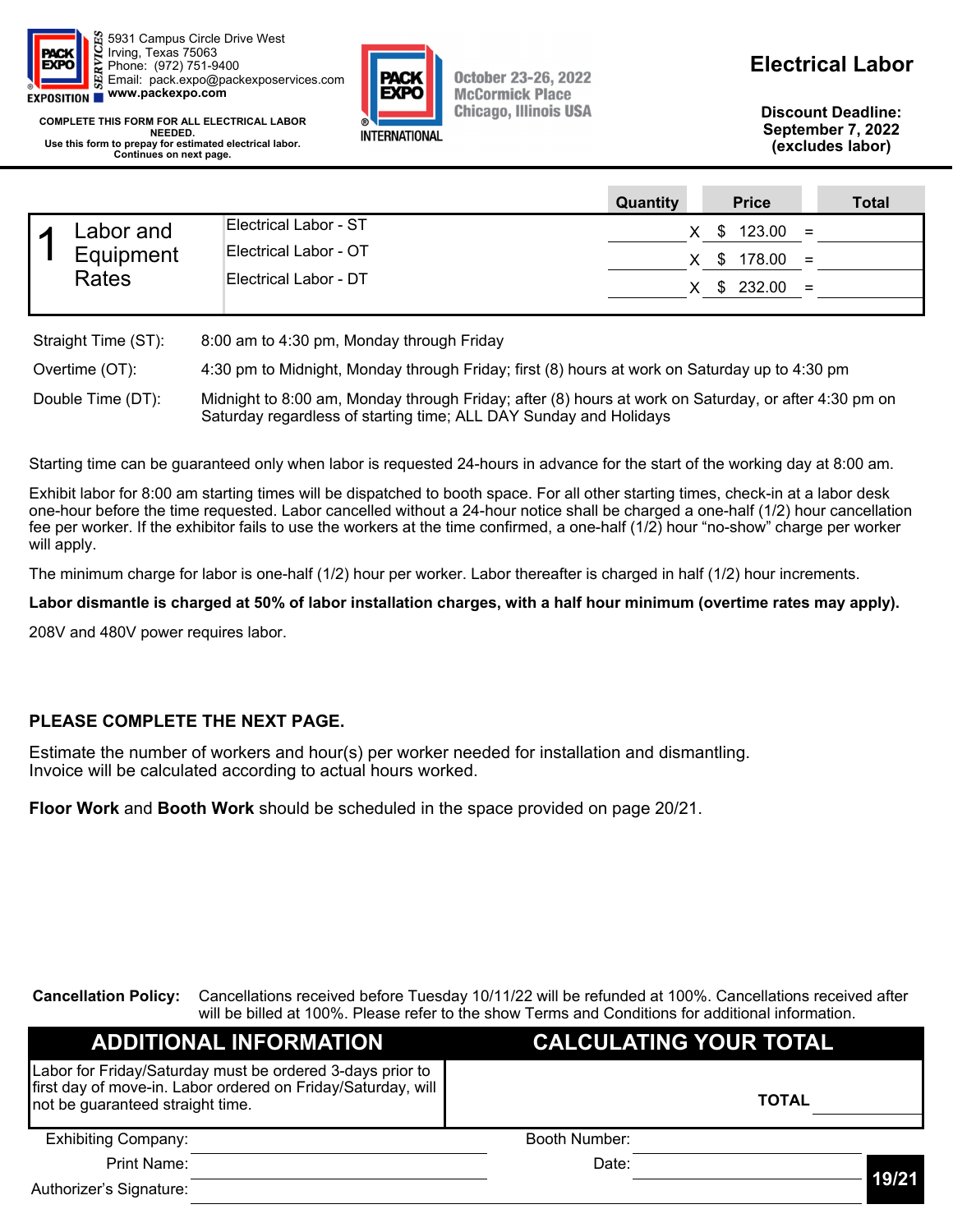

**COMPLETE THIS FORM FOR ALL ELECTRICAL LABOR NEEDED. Use this form to prepay for estimated electrical labor.** 



**October 23-26, 2022 McCormick Place Chicago, Illinois USA** 

### **Electrical Labor Continued**

**Discount Deadline: September 7, 2022 (excludes labor)** 

#### **PLEASE ORDER ELECTRICAL LABOR IF YOUR DISPLAY REQUIRES THE FOLLOWING:**

- All under-carpet distribution of electrical wiring. All facility overhead distribution of electrical wiring. All motor and equipment hook-ups, requiring hard wiring connections. Installation and/or repair of electrical fixtures. Installation of electrical motors and electrical apparatus to be energized.
- All outlets over 20 amps and/or with a voltage over 120 volts will require electrical labor. Labor is required to inspect equipment pre-wired to plug into our system. Exhibitors are not permitted to use power unless ordered. Exhibitor found using outlets without an order will be subject to the regular rate for outlets used.

#### **CHECK ONE OF THE FOLLOWING:**

FLOOR WORK - UNDER CARPET DISTIBUTION - PES SUPERVISED (OK TO PROCEED)

 PES will supervise labor to distribute power under carpet. If this option is left unmarked and a floor plan has been received, PES will proceed with floor work. *(Requires floor plan layout form.)*

FLOOR WORK - UNDER CARPET DISTRIBUTION - EXHIBITOR SUPERVISED (DO NOT PROCEED)

Exhibitor will supervise. *Indicate workers needed for installation using the grid below.*

#### **CHECK BELOW BOX IF ELECTRICAL LABOR IS NEEDED FOR MONITOR(S) INSTALL:**

BOOTH LABOR - AV INSTALLATION

#### **PLEASE SPECIFY, AS REQUIRED, IN 'TYPE' COLUMN BELOW:**

#### **FW - Floor Work (under carpet distribution)**

#### **BW - Booth Work (lights, monitors, etc.)**

Starting time can be guaranteed only when labor is requested 24-hours in advance for the start of the working day at 8:00 am.

208V and 480V power requires labor.

#### **Please estimate the number of workers and hour per worker needed for installation and dismantling below. Invoice calculated according to actual hours worked. Floor Work and Booth Work should be scheduled in the space provided.**

| <b>TYPE</b><br>(FW/BW) | DATE(S) | <b>START</b> | <b>END</b> | # OF<br>HOURS | <b>QUANTITY</b><br><b>ELECTRICIANS</b> | <b>RATE</b> | <b>TOTAL -</b><br>HOURS x LABORERS x RATE |
|------------------------|---------|--------------|------------|---------------|----------------------------------------|-------------|-------------------------------------------|
|                        |         |              |            |               |                                        |             |                                           |
|                        |         |              |            |               |                                        |             |                                           |
|                        |         |              |            |               |                                        |             |                                           |
|                        |         |              |            |               |                                        |             |                                           |
|                        |         |              |            |               |                                        |             |                                           |
|                        |         |              |            |               |                                        |             |                                           |

| <b>Exhibiting Company:</b> | Booth Number: |       |
|----------------------------|---------------|-------|
| Print Name:                | Date:         | 20/21 |
| Authorizer's Signature:    |               |       |